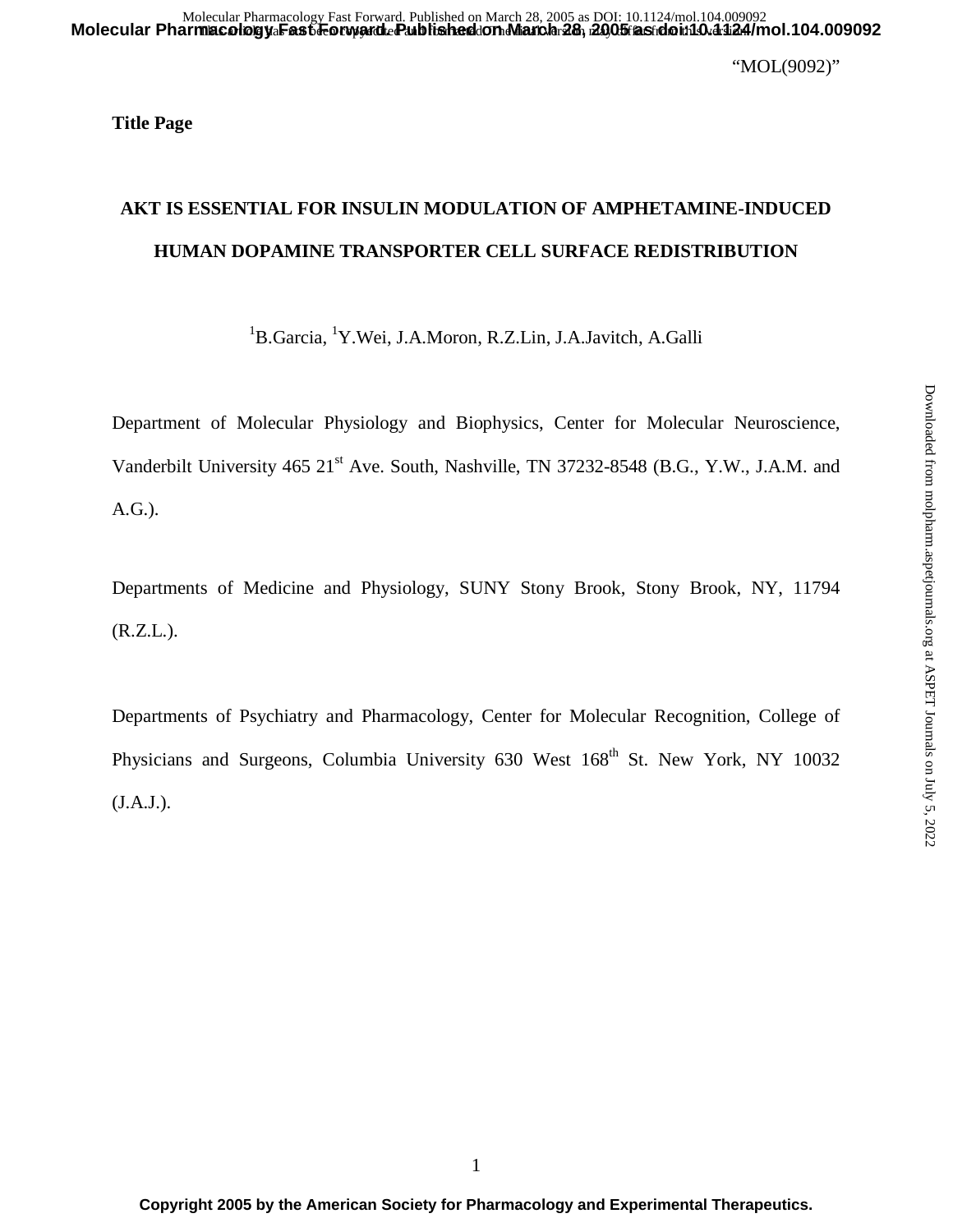This article has not been copyedited and formatted. The final version may differ from this version. Molecular Pharmacology Fast Forward. Published on March 28, 2005 as DOI: 10.1124/mol.104.009092

"MOL(9092)"

# **Running Title Page**

**Running title:** Akt regulates hDAT cell surface expression

# **Corresponding Author:**

Aurelio Galli

Department of Molecular Physiology and Biophysics, Center for Molecular Neuroscience

Vanderbilt University

465 21st Ave. South, Nashville, TN 37232-8548

Telephone: (615) 936-3891

Fax: (615) 936-3745

E-Mail: Aurelio.Galli@vanderbilt.edu

**Text pages: 27** 

- **Number of Tables: 0**
- **Number of figures: 6**

**Number of references: 49** 

**Number of words (counting references) in: 7,171** 

 **Abstract: 234** 

 **Introduction: 735** 

 **Discussion: 1042** 

Abbreviations: hDAT, human dopamine transporter; DA, dopamine; AMPH, amphetamine; PI3K, phosphatidylinositol 3-kinase; PKC, protein kinase C; PMA, phorbol 12-myristate 13 acetate; SERT, serotonin transporter; NET, norepinephrine transporter; NE, norepinephrine; YFP, yellow fluorescent protein.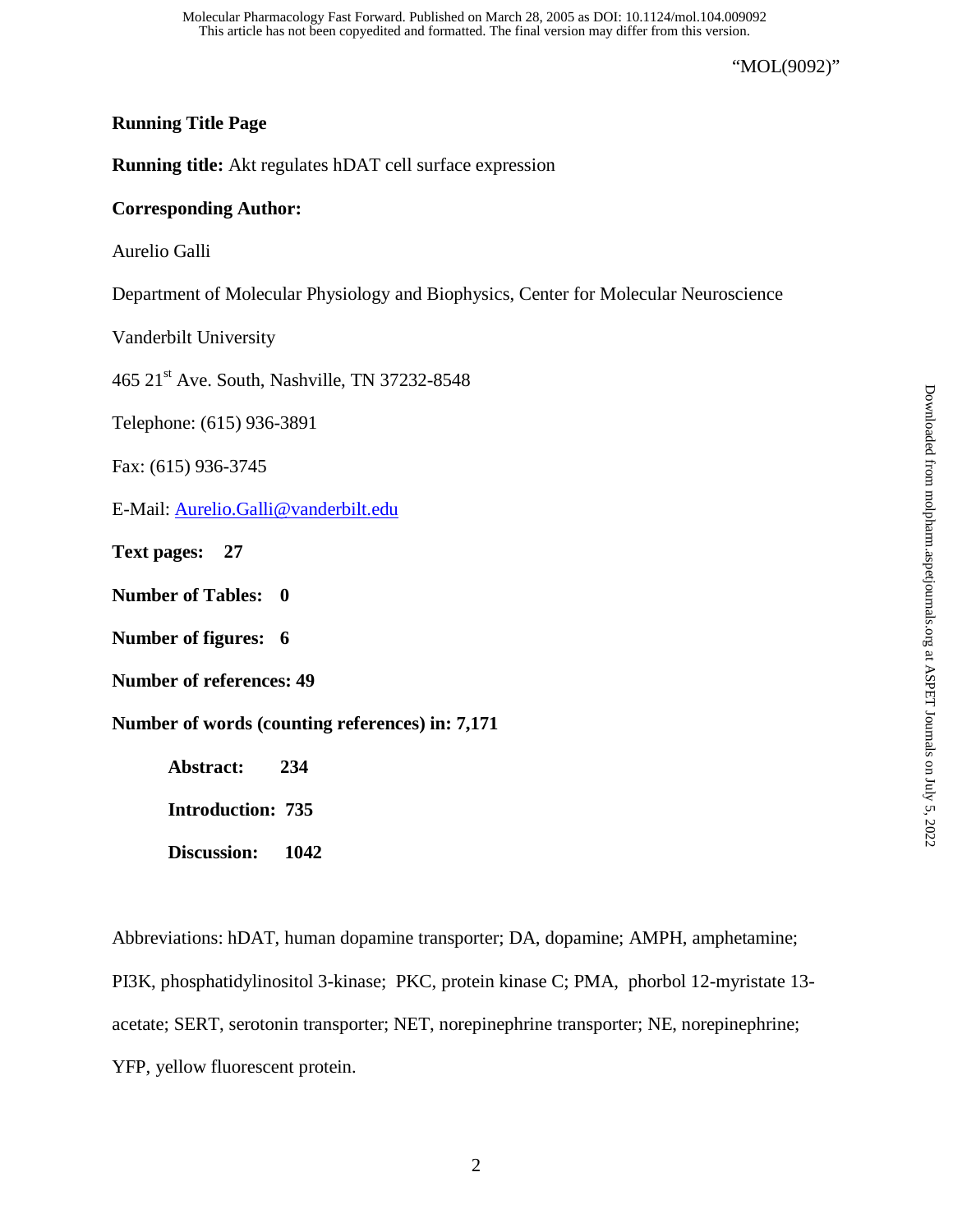# **Abstract**

Uptake by the dopamine transporter (DAT) is the primary pathway for the clearance of extracellular dopamine (DA) and consequently for regulating the magnitude and duration of dopaminergic signaling. Amphetamine (AMPH) has been shown to decrease simultaneously DAT cell surface expression and  $[^{3}H]DA$  uptake. We have shown that insulin and its subsequent signaling through the phosphatidylinositol (PI)3-kinase (PI3K) dependent pathway oppose this effect of AMPH by promoting increased cell surface expression. Here we have used HEK-293 cells stably expressing the human DAT (hDAT cells) to investigate the downstream cellular components important for this effect of insulin. Akt is a protein kinase effector immediately downstream of PI3K. Both overexpression of a dominant negative mutant of Akt (K179R) and the addition of ML9, a pharmacological inhibitor of Akt, decreased cell surface expression of DAT, suggesting a role of basal Akt signaling in the homoeostasis of DAT. Moreover, expression of a constitutively active Akt mutant reduced the ability of AMPH to decrease hDAT cell surface expression as well as  $[^{3}H]DA$  uptake. In contrast, overexpression of K179R blocked the ability of insulin to oppose AMPH-induced reduction of hDAT cell surface expression and [<sup>3</sup>H]DA uptake, as did ML9. Our data demonstrate that hDAT cell surface expression is regulated by the insulin signaling pathway and that Akt plays a key role in the hormonal modulation of AMPH-induced hDAT trafficking as well as in the regulation of basal hDAT cell surface expression.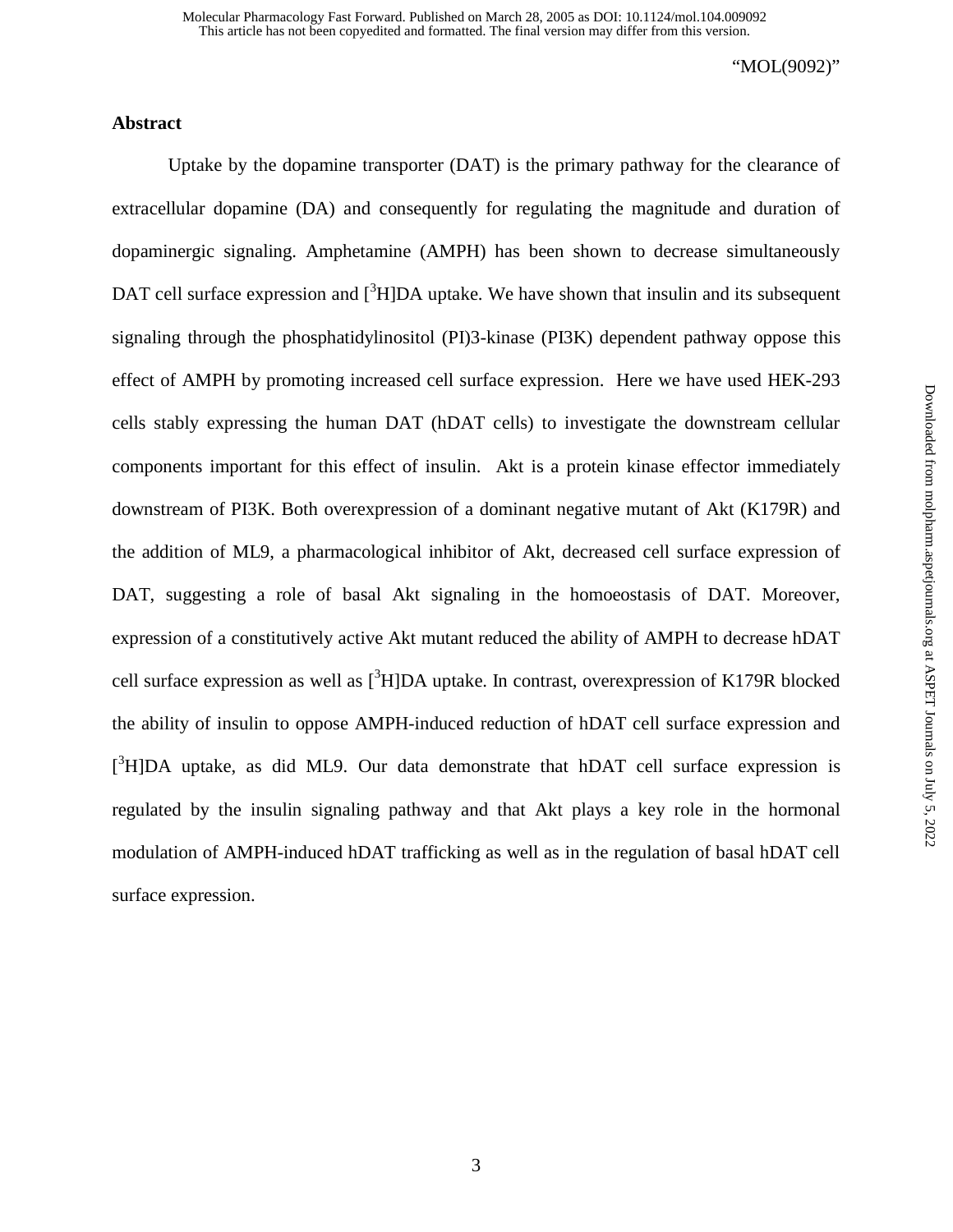# **Introduction**

Dopaminergic neurotransmission is determined by extracellular DA levels, which in turn are regulated principally by DAT-mediated DA reuptake. Since DA uptake capacity depends on the turnover rate of an individual transporter as well as on the number of functional transporters expressed at the plasma membrane, regulation of DAT cell surface expression is an important mechanism for fine-tuning DA neurotransmission (Beckman and Quick, 1998; Kahlig and Galli, 2003; Robinson, 2001).

Several studies have identified signal transduction pathways that modulate DAT trafficking and activity. Activation of protein kinase C (PKC), either by phorbol esters (phorbol 12-myristate 13-acetate (PMA)) or by  $G\alpha_q$ -coupled substance P receptor, decreases both DAT cell surface expression and transport capacity (Daniels and Amara, 1999; Granas et al., 2003; Loder and Melikian, 2003; Melikian and Buckley, 1999; Zhang et al., 1997; Zhu et al., 1997). PKC-induced trafficking has been observed as well for other  $\text{Na}^+\text{/} \text{Cl}^-$  dependent neurotransmitter transporters (NTs), including the serotonin transporter (SERT) and the GABA transporter GAT1 (Blakely and Bauman, 2000; Robinson, 2001). In the case of DAT, PKC-down regulation has also been observed in rat striatal synaptosomes (Vaughan et al., 1997). Curiously, PKC-induced trafficking does not appear to require phosphorylation of DAT itself (Granas et al., 2003) but rather of another substrate.

Tyrosine kinases, which are activated by insulin and insulin-like growth factor (IGF) 1, have also been shown to regulate NTs function (Gonzalez and Robinson, 2004; Law et al., 2000). Prasad *et al.* have shown that activation of tyrosine kinases up-regulates the activity, cell surface expression and gene expression of the human serotonin transporter (hSERT) (Prasad et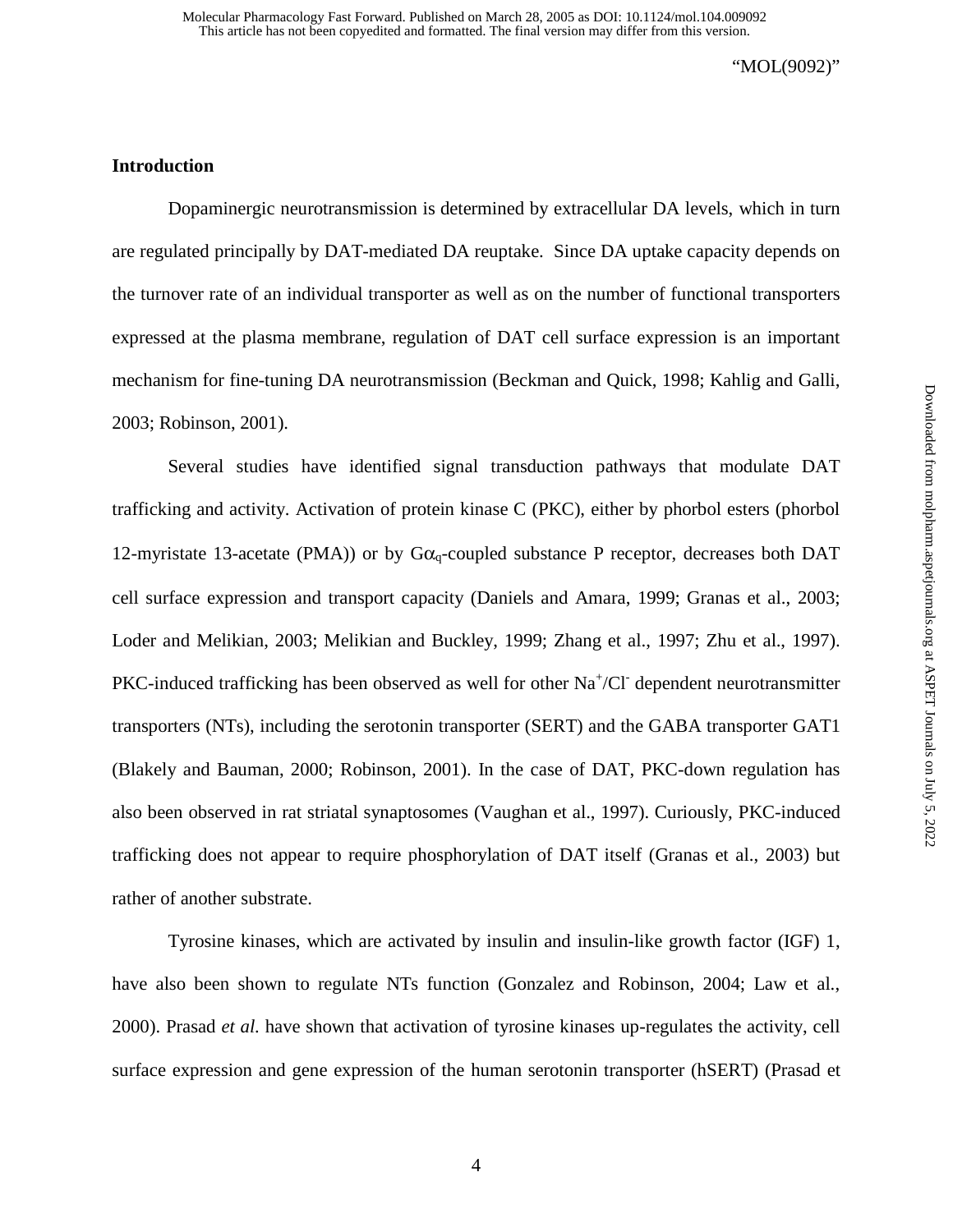al., 1997). In hippocampal neurons, acute inhibition of tyrosine kinase down-regulates GAT1 function with a concomitant decrease in transporter cell surface expression (Law et al., 2000). Similarly, DAT activity and cell surface expression were also reduced by tyrosine kinase inhibitors (Doolen and Zahniser, 2001).

Insulin signaling, which enhances tyrosine kinase activity (Elmendorf and Pessin, 1999; Taha and Klip, 1999), increases NET function (Apparsundaram et al., 2001) and plays a critical role in the regulation of NE uptake by angiotensin II (Yang and Raizada, 1999). The downstream effects of insulin include the activation of PI3K. This lipid kinase phosphorylates the D-3 position of phosphoinositides to generate mainly  $PI(3,4,5)P_3$  (PIP<sub>3</sub>) (Taha and Klip, 1999), which acts at the plasma membrane as a second messenger. Self-administration of AMPH is regulated by insulin signaling (Galici et al., 2000), and PI3K has been implicated in the regulation of the behavioral actions of psychostimulants such as AMPH and cocaine (Izzo et al., 2002).

AMPH is thought to produce its behavioral effects by increasing extracellular DA levels (Koob and Bloom, 1988). AMPH achieves this increase by competing with DA for uptake by DAT, by inducing DA efflux mediated by DAT in a Na<sup>+</sup> and  $Ca^{2+}$  dependent manner (Gnegy et al., 2004; Khoshbouei et al., 2003), and by possibly stimulating a redistribution of DAT away from the plasma membrane (Saunders et al., 2000) (Chi and Reith, 2003; Gulley et al., 2002; Kahlig and Galli, 2003). Insulin stimulation reduced AMPH-induced intracellular accumulation of DAT (Carvelli et al., 2002). This effect of insulin appears to be mediated by PI3K because transient expression of constitutively active PI3K also reduced the AMPH-induced intracellular accumulation of DAT (Carvelli et al., 2002).

Although some progress has been made in understanding how PKC affects NTs localization and function (Gonzalez and Robinson, 2004), the signaling pathways involved in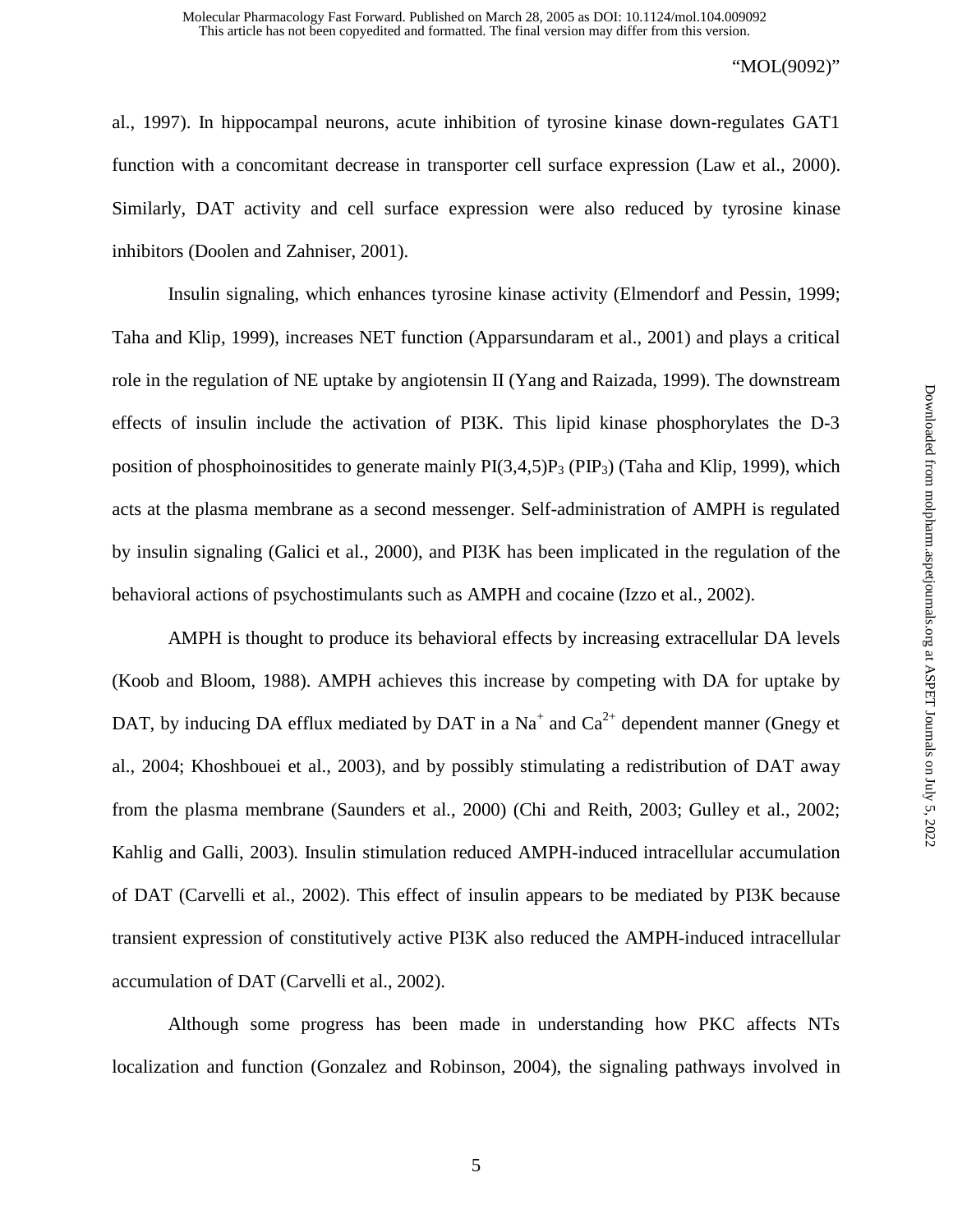hormonal (e.g. insulin) regulation of NTs activity and cell surface expression are not well understood. Akt is a central player in insulin and growth factor signaling, and it is thought to regulate several cellular functions including cell growth and apoptosis (Hanada et al., 2004). Three isoforms of Akt have been identified (Hanada et al., 2004), and each of the three Akt isoforms contain a pleckstrin homology (PH) domain that interacts with membrane lipid products of PI3K, and this interaction is required for Akt activation (Hanada et al., 2004). In mouse tissue, both Akt1 and Akt2 isoforms are ubiquitously expressed, whereas Akt3 is relatively highly expressed in brain and testis (Hanada et al., 2004). In hDAT cells, we have now explored the role of endogenous Akt and recombinant Akt1 in the regulation of hDAT surface expression and in insulin regulation of hDAT cell surface expression. We provide evidence that basal activity of Akt controls hDAT plasma membrane expression and that insulin requires the activation of Akt to regulate AMPH-induced hDAT cell surface redistribution.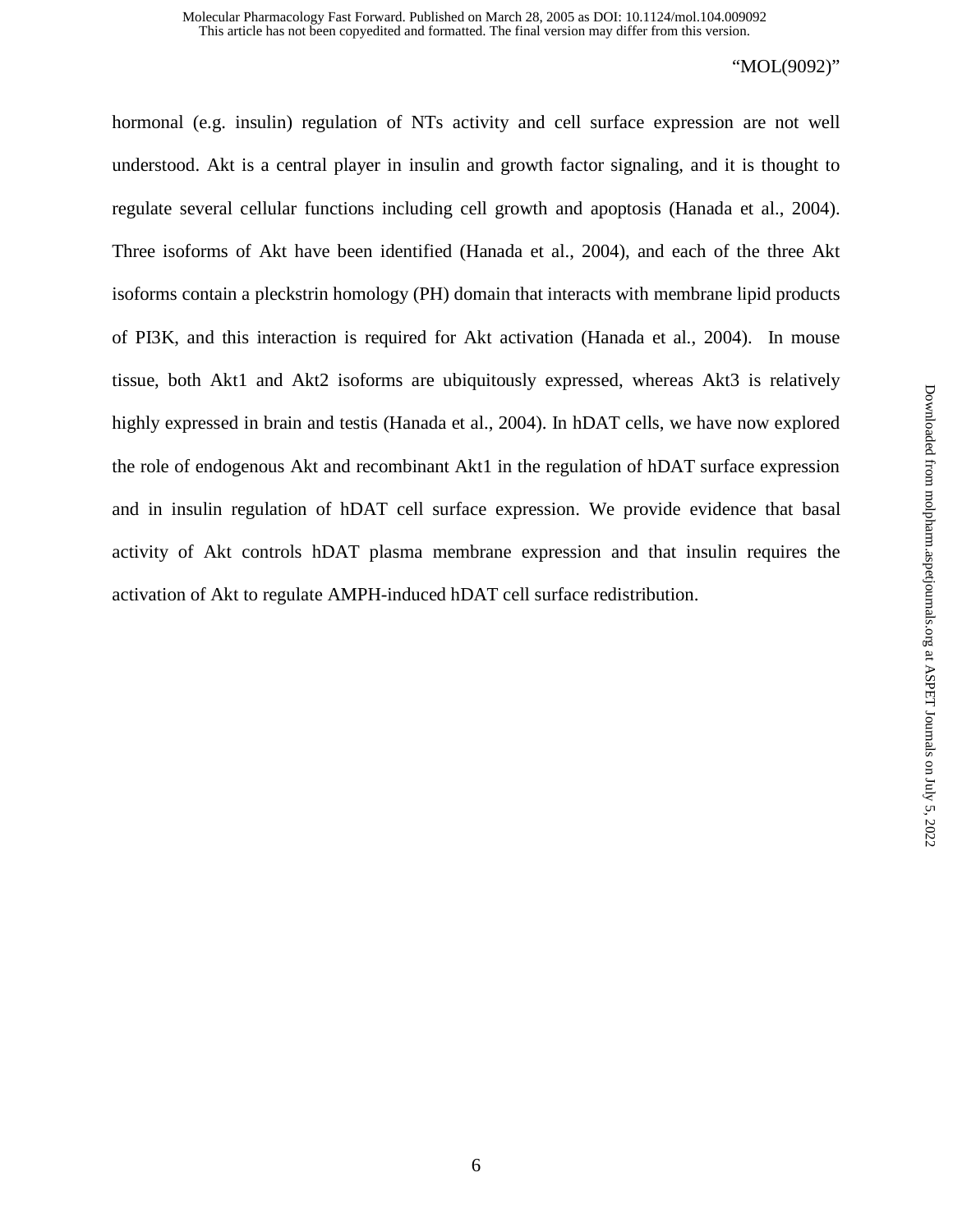# **Material and Methods**

# **Cell Culture**

A fluorescently-tagged hDAT was constructed by fusing the C-terminus encoding region of the enhanced yellow fluorescent protein (YFP) cDNA from pEYFP-N1 (Clontech) to the Nterminus encoding region of the human synthetic DAT cDNA (Saunders et al., 2000), thereby creating the fusion construct YFP-hDAT. This construct was subcloned into a bicistronic expression vector (Rees et al., 1996) modified to express the synthetic hDAT from a cytomegalovirus promoter and a hygromycin resistance gene from an internal ribosomal entry site (pciHyg), as described previously (Saunders et al., 2000). EM4 cells, an HEK 293 cell line stably expressing macrophage scavenger receptor to increase adherence (R. Horlick, Pharmacopeia, Cranberry, NJ), were transfected with the YFP-DAT using Lipofectamine (GIBCO/BRL), and a stably transfected pool (hDAT cells) was selected in 250 µg/ml hygromycin as described (Ferrer and Javitch, 1998; Saunders et al., 2000). Cells were grown in Dulbecco's modified Eagle's medium supplemented with 10% fetal bovine serum at 37°C and 5% CO<sub>2</sub>.

# **Uptake of [3 H]DA**

[<sup>3</sup>H]DA uptake was performed as previously described (Carvelli et al., 2002). hDAT cells were seeded into 24-well plates approximately 24 hr prior to the experiment (150,000 cells per well). After 2 hr of serum starvation in KHRT buffer containing (in mM); 120 NaCl, 4.7 KCl, 10 HEPES, 5 TRIZMA base, 2.2 CaCl<sub>2</sub>, and 10 dextrose with 100  $\mu$ M ascorbic acid, the cells were treated in quadruplicate wells with AMPH in KHRT buffer, at pH 7.4 and 37 °C. The plates were removed from the incubator and the cells were washed (3 washes of 5 minutes each) with 4<sup>o</sup>C KHRT buffer to remove the AMPH from each well and inhibit protein trafficking (Saunders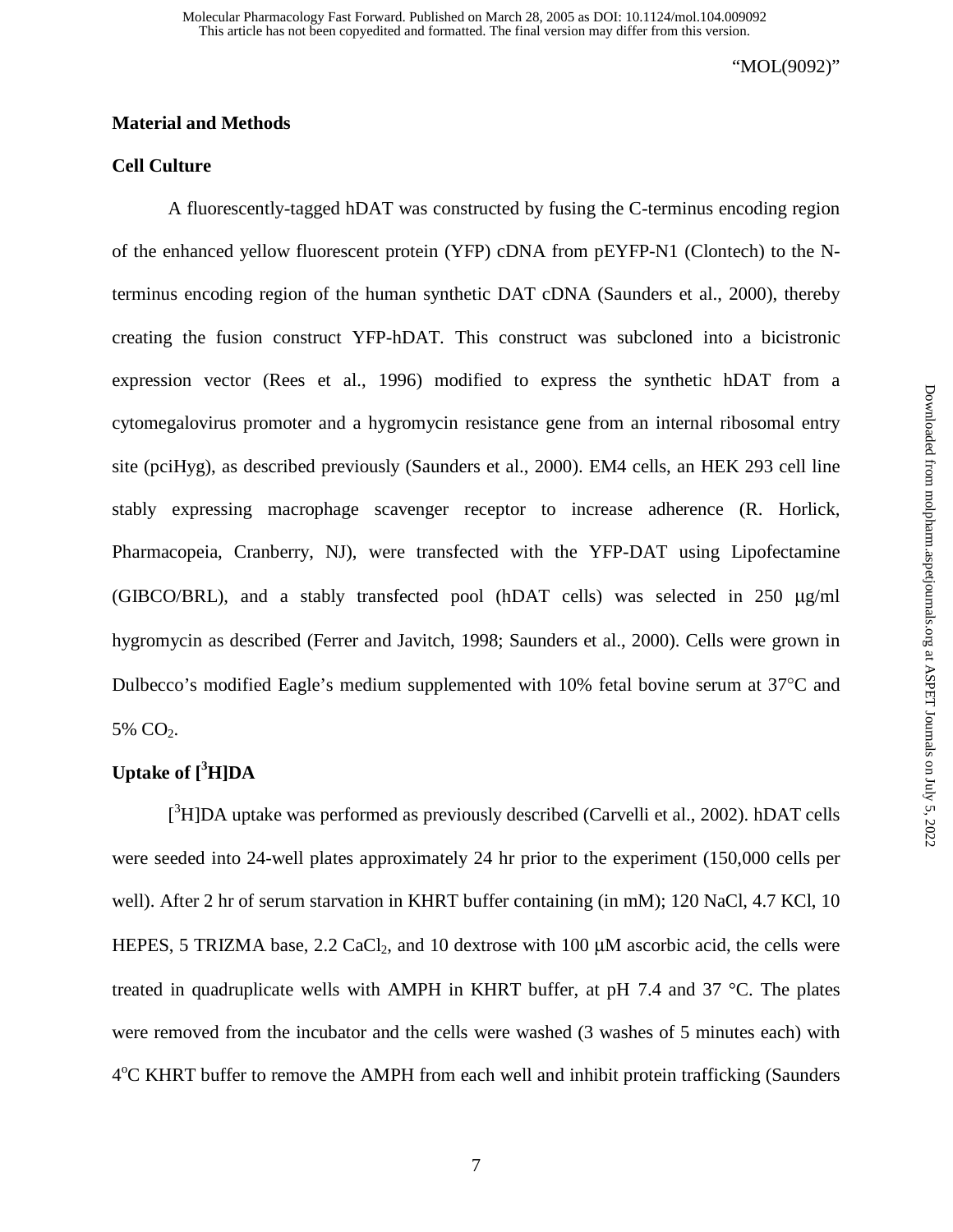et al., 2000). The plates were then placed into an 18 °C incubator in KHRT buffer containing 100  $\mu$ M pargyline, a monoamine oxidase inhibitor. Fifty nM  $[^{3}H]DA$  (Amersham, Piscataway, NJ, USA) together with 15 µM DA were added to reach a final volume of 250 µL. Cells were incubated for 2 min and then the solution was aspirated to terminate uptake. After three quick washes with ice-cold uptake buffer, the cells were lysed with 1ml microscint-20 fluid (Perkin Elmer Inc. Wellesley, MA). Radioactivity was measured in a Top Count scintillation counter (Perkin Elmer Inc. Wellesley, MA). Specific uptake was defined as total uptake minus nonspecific uptake in the presence of 10  $\mu$ M mazindol. Data were analyzed with Prism 3.02 software.

In the experiments in which insulin was applied, we add insulin  $(1:1000)$  to the incubating medium from a stock solution of 0.9% NaCl, 12 mM HCl (vehicle) containing 1 mM insulin. The vehicle itself had no significant effect on the parameters under study (data not shown).

## **Cell surface biotinylation**

Cell-surface biotinylation experiments were performed as previously described (Kahlig et al., 2004; Saunders et al., 2000) with slight modification. hDAT cells were seeded into 6-well plates ( $10^6$  cells/well) approximately 24 hr prior to the experiment. After 1 hr of starvation in KRHT buffer, the cells treated with AMPH in KHRT at 37  $\mathrm{^{\circ}C}$  for the indicated time points. The cells were washed twice with ice-cold PBS containing  $0.1 \text{m} \text{M}$  CaCl<sub>2</sub> and  $1 \text{m} \text{M}$  MgCl<sub>2</sub> (PBS-Ca-Mg) and treated with Ez-link Sulfo-NHS-Biotin (1.5 mg/ml in PBS-Ca-Mg, Pierce Biotech Co., Rockford, IL) on ice for 1 hr. The reaction was quenched by washing twice with 4 °C PBS-Ca-Mg containing 100 mM glycine (PBS-Ca-Mg-glycine) followed by an incubation with PBS-Ca-Mg-glycine for 30 min on ice. Cells were then washed twice with 4 ºC PBS-Ca-Mg before lysis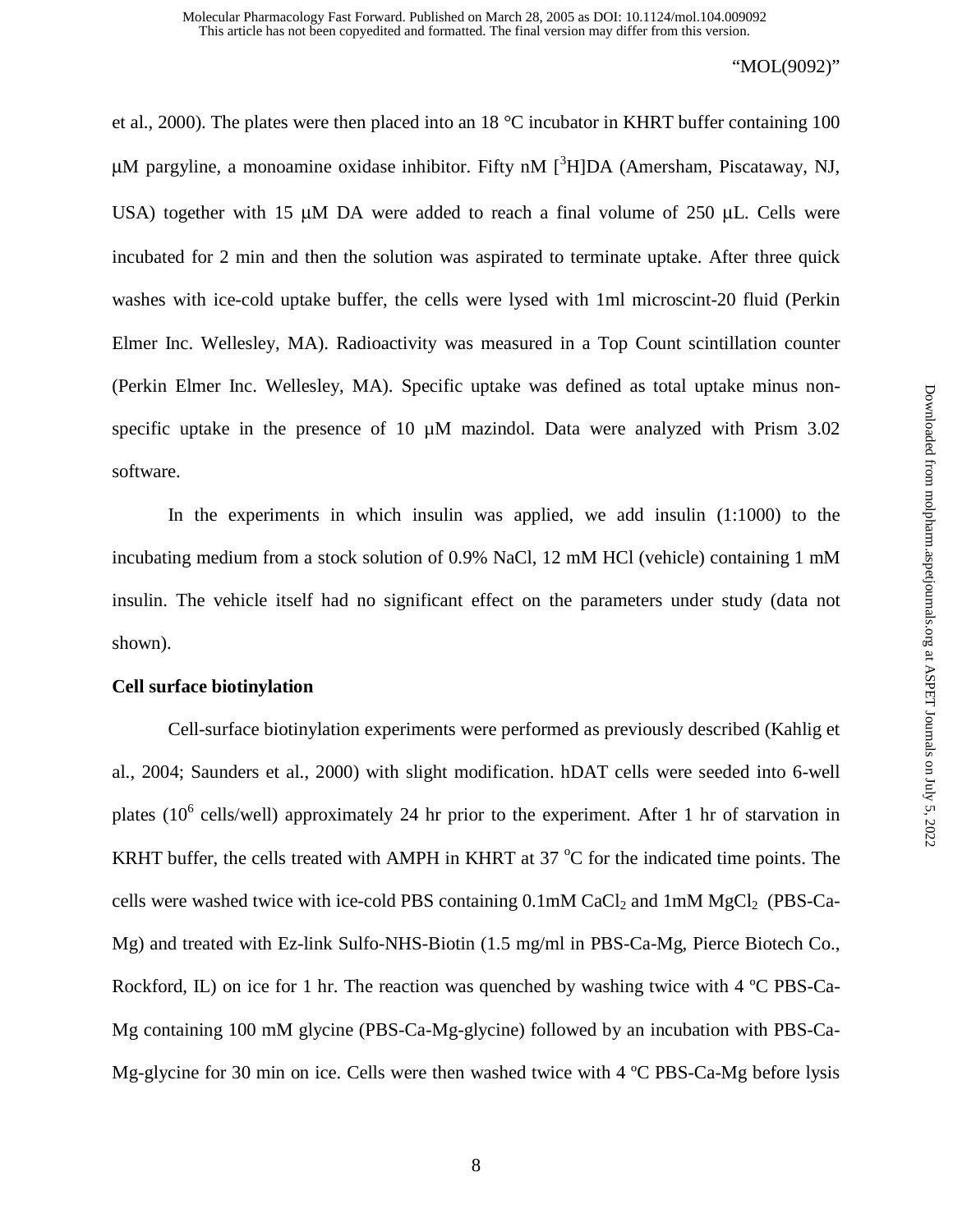with 1 ml of Radio Immuno Precipitation Assay (RIPA) buffer (20 mM Tris, 20 mM EGTA, 1 mM DTT, 1% Triton X-100) containing protease inhibitors (100 µM PMSF, 5µg/ml leupeptin, 5 <sup>µ</sup>g/ml pepstatin, 1 mM benzamidine) for 30 min on ice with constant shaking. Lysates were centrifuged at 14,000g for 30 min at 4ºC. The supernatants were isolated and biotinylated proteins were separated by incubation with ImmunoPure Immobilized Streptavidin beads (Pierce Biotech Co, Rockford, IL) for 1 hr at room temperature with constant mixing. Beads were washed three times with RIPA buffer containing protease inhibitors. Biotinylated proteins were then eluted with Laemmli loading buffer for 30 min at room temperature. Total cell lysates and biotinylated proteins (cell-surface) were separated by SDS-polyacrylamide electrophoresis (7.5%) and transferred into PVDF membranes (BioRad). PVDF membranes were incubated for 1.5 hr in blocking buffer (5% dry milk, 0.1 % Tween-20 in TBS) and immunoblotted with a rat monoclonal antibody directed against the N terminus of the human dopamine transporter (1:2000 in blocking buffer, Chemicon Inc., Temecula, CA). Immunoreactive bands were visualized using HRP-conjugated goat anti-rat antibody (1:5000 in blocking buffer, Santa Cruz Biotechnology, Santa Cruz, CA) with ECL-Plus on Hypersensitive ECL film (Amersham, Arlington Heights, IL). Band densities were calculated using Scion-Image software (Scion Corporation, Frederik, MD) and normalized to the appropriate total extract to control for protein loading. Data were analyzed with Prism 3.02 software and reported as mean  $\pm$  SEM.

# **Transient Expression of Dominant Negative Akt (K179R) and Constitutively Active (myristylated) Akt (myrAkt)**

hDAT cells were transiently transfected with a "kinase dead" (KD) dominant negative mutant, (K179R) of Akt1 (Akt-KD) using the PolyFect transfection method (QIAGEN). The Akt-KD mutant was made by using PCR to mutate Lys179 of Akt-HA (obtained from Dr. R.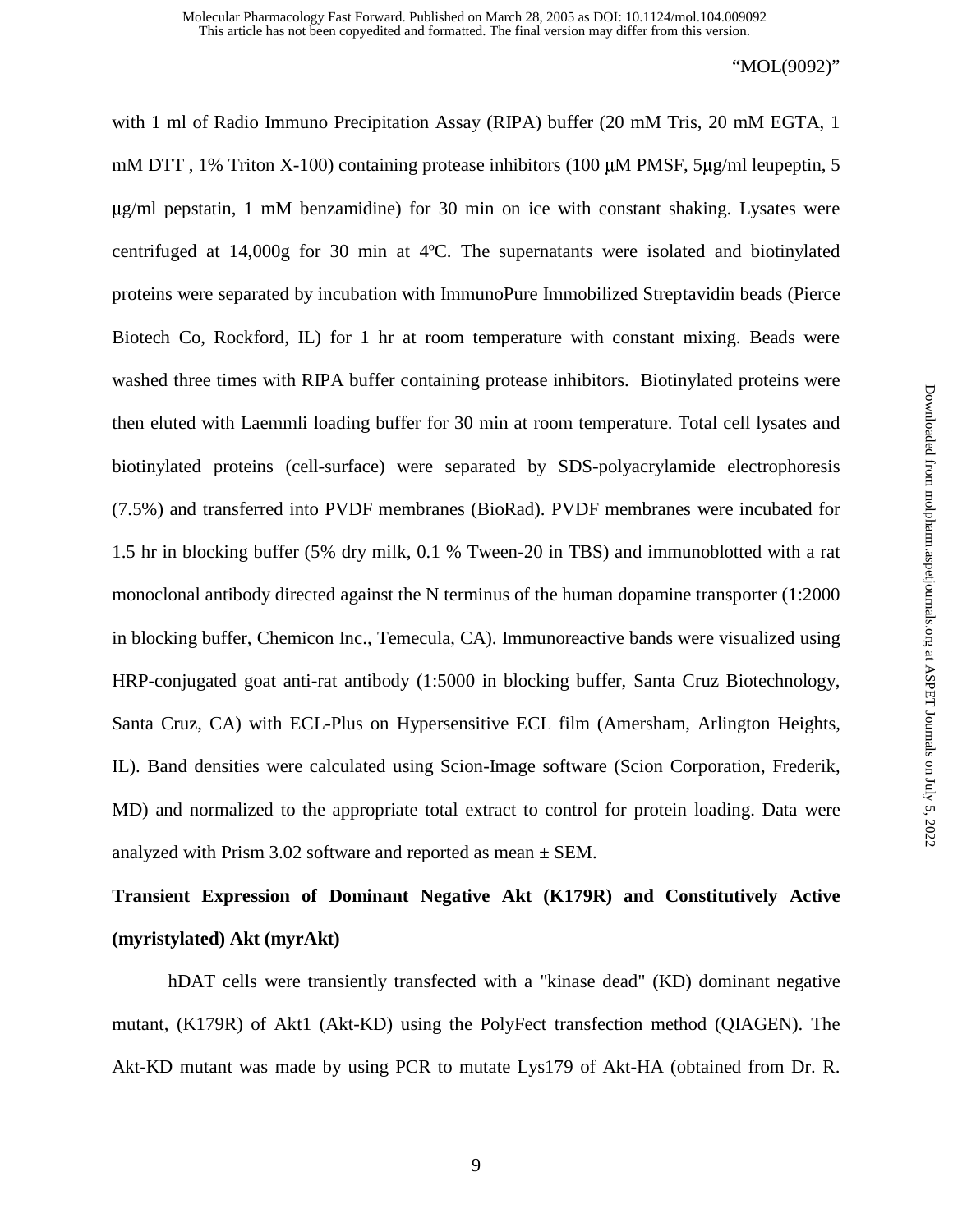Roth, Stanford University) to an Arg, and the mutation was confirmed by DNA sequencing. Cells were incubated overnight in the presence of 2 µg of DNA per 35 mm dish (biotinylation assays) or 0.5 µg per well of a 24-well plate (uptake assays). A constitutively active Akt1 (myrAkt) (Ballou et al., 2001) subcloned into pcDNA3.1 was transfected into hDAT cells using PolyFect as described above. Immunoblot analysis demonstrated that transient expression of K179R or myrAkt did not alter protein levels of DAT with respect to cells transfected with the vector alone (data not shown). The cells were treated 48 h after transfection as indicated for the uptake and biotinylation experiments.

Immunoblots for phsopho Akt and total Akt were obtained using a  $pS^{473}$ -Akt Ab (1:500) and a carboxy-terminal Akt mouse Ab (1:1000)(Cell Signaling Technology).

## **Results**

# **Insulin modulates AMPH-induced hDAT cell surface redistribution and dopamine uptake**

AMPH causes hDAT to redistribute away from the plasma membrane (Saunders et al., 2000). This phenomenon is dynamin-dependent, as it is reduced by transient overexpression of K44A, a dominant negative mutant of dynamin (Damke et al., 1994). Recently, by means of confocal imaging, Carvelli *et al.* demonstrated that the AMPH-induced decrease in hDAT plasma membrane expression was partially restored by subsequent stimulation of the PI3Ksignaling pathway with insulin (Carvelli et al., 2002). To further characterize the hormonal regulation of hDAT expression, we tested whether the timing of insulin stimulation (i.e. prior/subsequent to AMPH) was important for its modulation of the AMPH-induced hDAT cell surface redistribution. Figure 1A shows immunoblots obtained from hDAT cells treated either with vehicle (CTR), with 10  $\mu$ M AMPH for 30 min (AMPH 30'), or with 1  $\mu$ M insulin for 10 min followed by 10  $\mu$ M AMPH for 30 min in the continued presence of insulin (Ins + AMPH).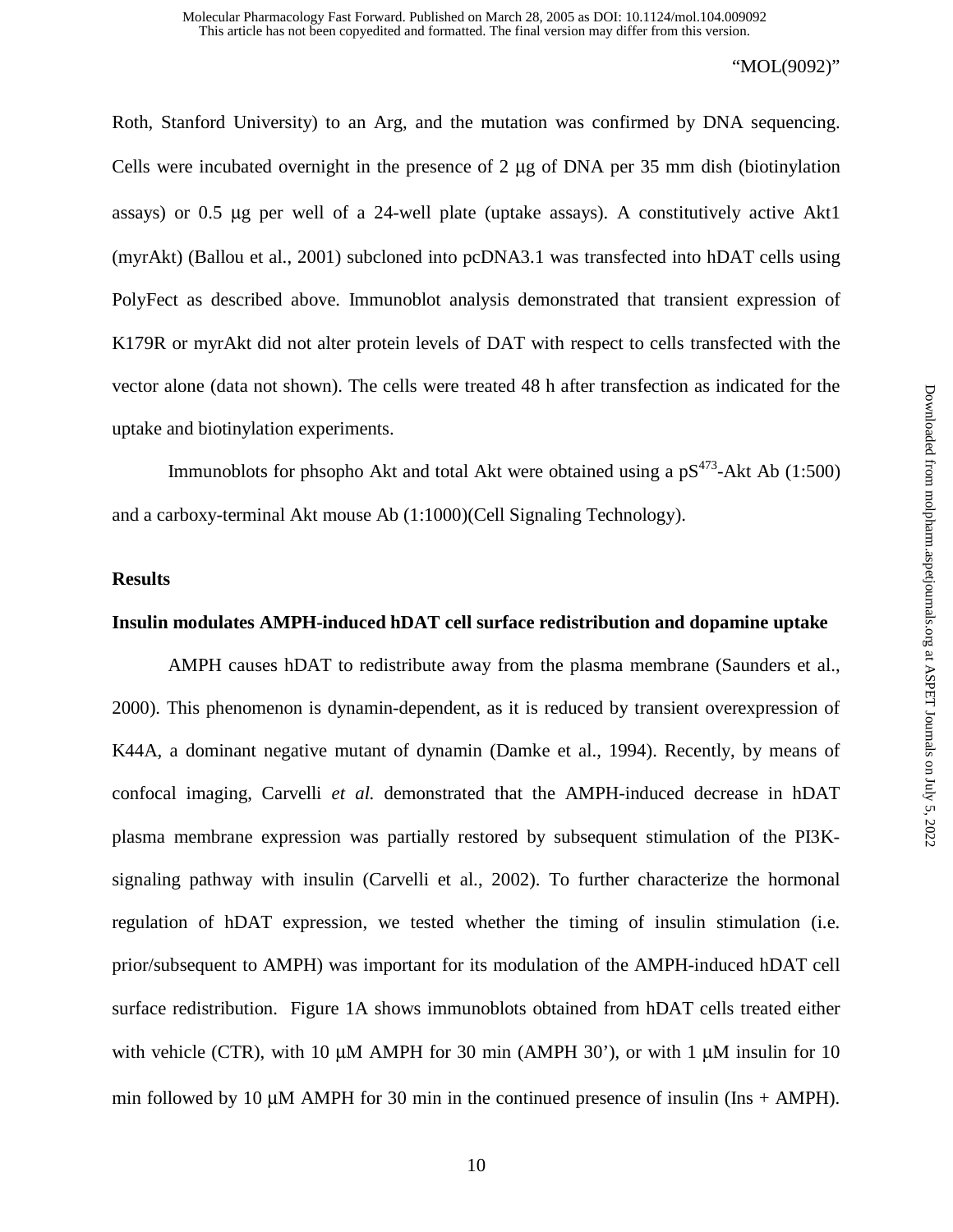Although incubation of hDAT cells with AMPH significantly decreased the level of hDAT protein recovered in the surface biotinylated fractions (Fig 1A, top lane), preincubation with insulin followed by AMPH resulted in cell surface expression similar to CTR. Similarly, exposure of hDAT cells to AMPH for 40 min (AMPH 40') decreased the level of hDAT recovered in the biotinylated fraction, whereas 10 µM AMPH for 30 min followed by 1 µM insulin for 10 min in the continued presence of AMPH (AMPH + Ins) resulted in cell surface expression similar to CTR (Fig. 1B, top lane). Quantification of the biotinylated bands obtained from three different experiments as in Fig. 1A and 1B is shown in Fig. 1C and 1D, respectively. Incubation of hDAT cells with insulin  $(1 \mu M)$  for 40 min significantly increased hDAT cell surface expression to  $145 \pm 9.6$  % of CTR levels (inset). Thus, whether insulin was added before or after addition of AMPH, AMPH still reduced cell surface expression with respect to insulin treatment alone, with the resulting level of surface expression similar to CTR.

Incubation of hDAT cells with 10  $\mu$ M AMPH for 40 min (AMPH) decreased  $[^{3}H]DA$ uptake to 70  $\pm$  4 % of control condition, (Fig. 2, dotted bar), consistent with the change in cell surface expression shown above. Application of 1  $\mu$ M insulin during the last 10 min of AMPH exposure restored  $\binom{3}{1}$ DA uptake to 104 ± 6 % of control conditions (Fig. 2, closed bar; n = 3). This level of uptake was significantly lower than that seen after 10 min of 1  $\mu$ M insulin alone (136  $\pm$  6 % of control conditions (Fig. 2, stripped bar; n = 3)), which is also consistent with the surface expression data.. Similarly, incubating hDAT cells with insulin for 10 min prior to AMPH application (30 min) also led to basal levels of  $[3H]DA$  uptake (98  $\pm$  4 % of control conditions, n=4; AMPH alone was  $66 \pm 10$  % of control condition).

Although these offsetting effects of AMPH and insulin might be achieved through different mechanisms, we hypothesized that regulation of Akt activity is the common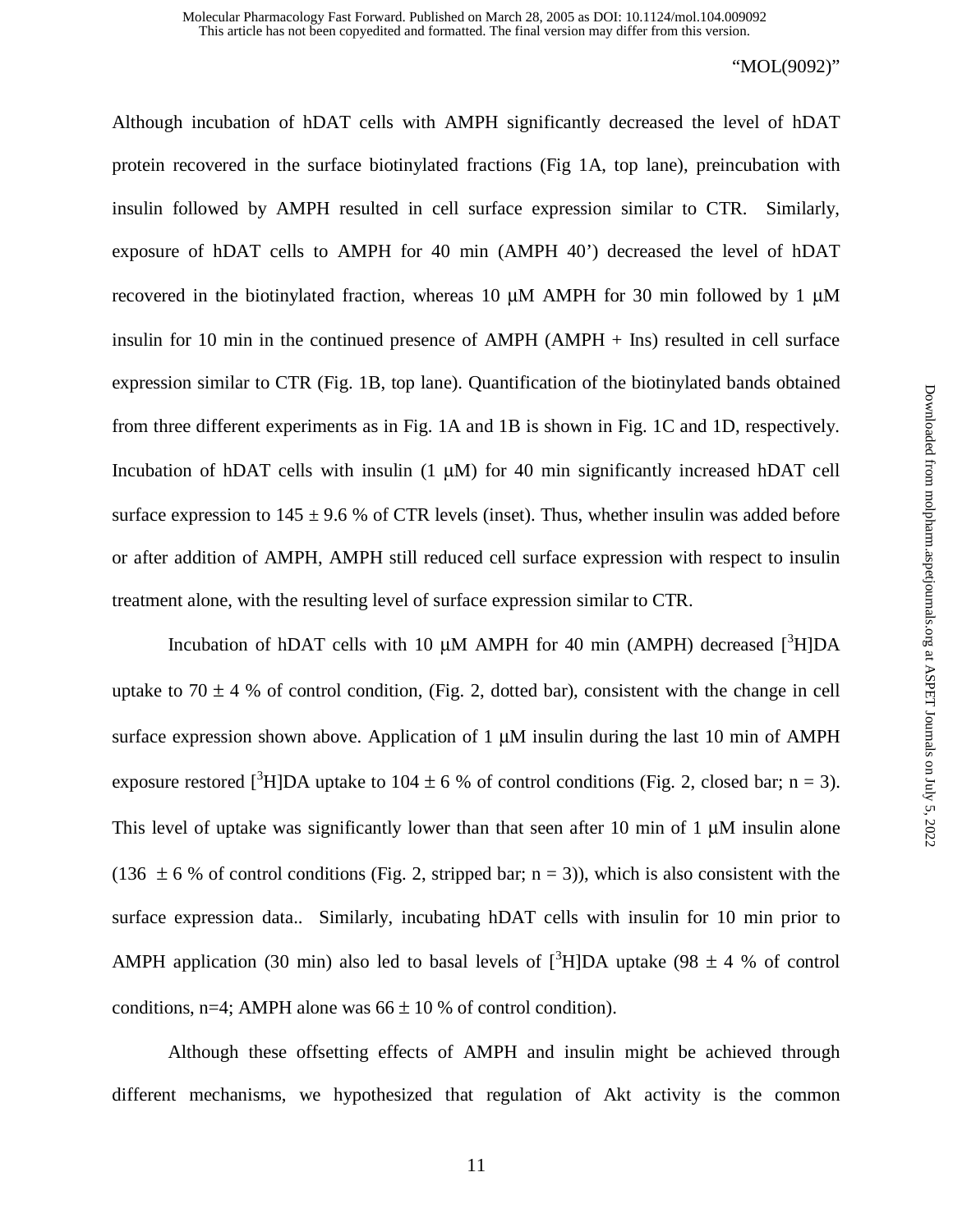mechanism. In hDAT cells, insulin stimulation of Akt activity, as measured by phosphorylation of Akt on Ser 473, was maximal after 10 min and stable up to 40 min. Band density of the immunoblots obtained using a  $pS^{473}$ -Akt Ab increased respectively to 353  $\pm$  61 % and 345  $\pm$  42 % of control condition after 10 min and 40 min of insulin application. In contrast, incubating hDAT cells with 10  $\mu$ M AMPH for 40 min (AMPH) reduced phosphorylation of Akt on Ser 473 to 20  $\pm$  4 % of control conditions (CTR)(inset). Data are expressed as mean  $\pm$  SEM and compared to respective controls by two-tailed *t* test ( $p < 0.05$ ;  $n = 3$ ). In parallel experiments, neither AMPH nor insulin caused any significant change of  $[^{3}H]$ glycine uptake mediated by endogenous glycine transporters, thereby demonstrating that the regulation of DAT does not result from nonspecific bulk membrane movement (data not shown).

# **Expression of constitutively active Akt prevents AMPH-induced reduction of hDAT cell surface expression and [3 H]DA uptake.**

Akt is a PH domain domain-containing serine/threonine kinase. Earlier reports suggested that Akt is activated upon translocation to the plasma membrane as a consequence of its binding to phosphoinositides (e.g.  $PIP_3$ ) that are induced by insulin stimulation (Elmendorf and Pessin, 1999; Taha and Klip, 1999). Therefore, we used a membrane-targeted constitutively-active Akt (myrAkt) (Ballou et al., 2001) to probe whether Akt is part of the regulatory network required by insulin to modulate AMPH-induced trafficking of hDAT. hDAT cells were transiently transfected either with myrAkt or vector. Figure 3A shows surface biotinylated (top lane) and total (bottom lane) protein extract of transfected hDAT cells treated either with 10 µM AMPH or vehicle for 30 min. AMPH caused a decrease in the amount of hDAT proteins recovered in the biotinylated fraction of vector transfected cell (Fig. 3A). In contrast, in the cells transfected with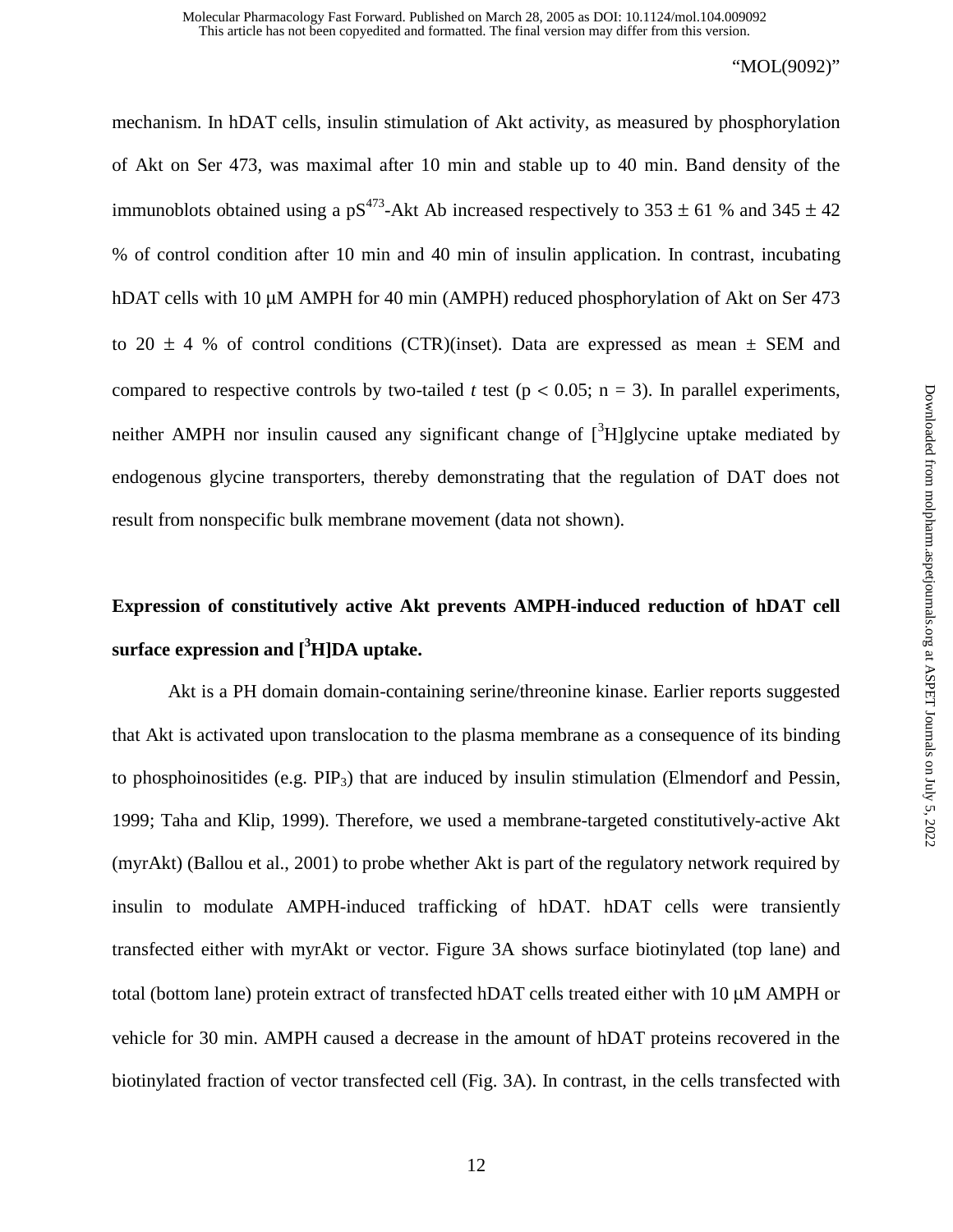myrAkt, AMPH did not decrease hDAT cell surface expression (Fig. 3A). Panel B shows quantification of the biotinylated bands obtained from three different experiments. In vector (open bar) and myrAkt (closed bar) transfected cells, AMPH decreased hDAT cell surface expression to 74  $\pm$  7.2 and 98  $\pm$  1.7 % of control conditions, respectively (Fig. 3B). Overexpression of myrAkt did not, however, alter basal levels of hDAT plasma membrane expression (data not shown).

Consistent with these effects on cell surface expression, in hDAT cells transfected with the empty vector, AMPH reduced  $[^{3}H]DA$  uptake to 72  $\pm$  7 % of control (Fig. 3C, open bars). In contrast, expression of myrAkt (Fig. 3C, close bars) blocked the ability of AMPH to reduce [<sup>3</sup>H]DA uptake. Also consistent with the effects on cell surface expression, myrAkt transfection did not significantly alter  $[^{3}H]DA$  uptake with respect to vector control (Fig. 3C).

# **Overexpression of a dominant negative mutant of Akt impairs surface expression of hDAT and insulin modulation of AMPH-induced hDAT cell surface redistribution.**

AMPH application decreased both hDAT expression at the plasma membrane and phosphorylation of Akt on Ser 473 (Fig. 1,2), suggesting that basal activity of Akt is necessary to maintain normal surface levels of DAT. Therefore, we tested the effects of an Akt inhibitor, ML-9 (Fiory et al., 2004; Smith et al., 2000) originally characterized as a competitive inhibitor of a low myosin-light chain kinase (Saitoh et al., 1987) on cell surface expression of hDAT. Incubation of hDAT cells with 100  $\mu$ M ML9 for 30 min produced a significant decrease in the level of hDAT protein recovered in the biotinylated fraction (Fig. 4A). Figure 4B shows quantification of the biotinylated bands obtained from 6 different experiments. In ML9 treated cells (ML9, closed bar) the biotinylated fraction was 72 %  $+/-$  6.6 % of vehicle control (CTR,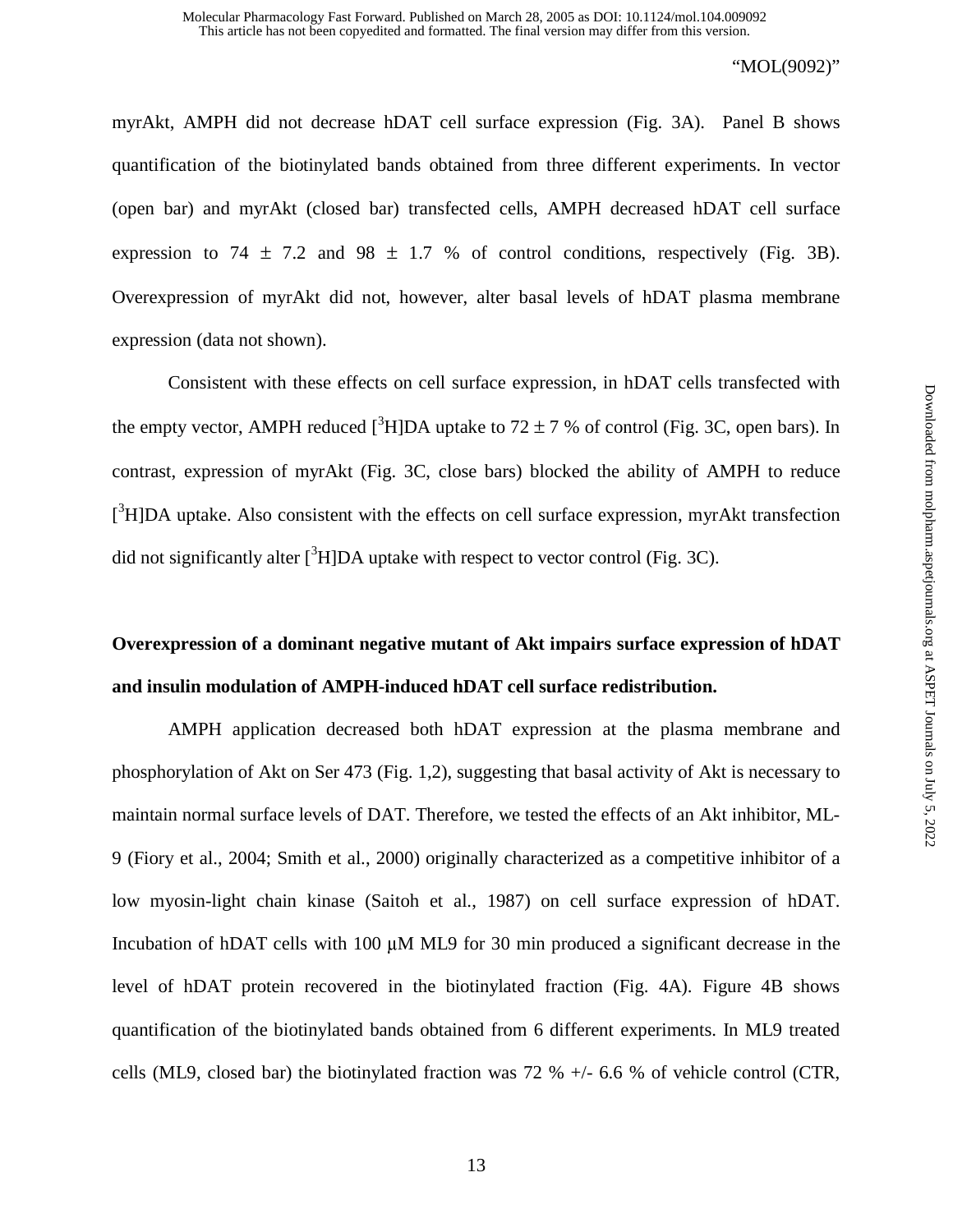open bar). Consistent with these effects on surface expression, incubation of hDAT cells with 100 µM ML-9 for different time periods (between 5 and 60 min) resulted in a time-dependent decrease in [<sup>3</sup>H]DA uptake (Fig. 4C). ML-9 decreased [<sup>3</sup>H]DA uptake to 74.6  $\pm$  6.1 of control conditions after 5 min of drug application.

To assess whether insulin modulation of the AMPH-induced hDAT cell surface redistribution requires Akt activation, 48 hours after transfection with Akt-KD or vector, hDAT cells were treated either with 10  $\mu$ M AMPH for 40 min or with 1  $\mu$ M insulin for 10 min followed by 10 µM AMPH for 30 min in the continued presence of insulin (Fig. 5). Figure 5A shows that upon insulin stimulation, the amount of hDAT recovered in the biotinylated fraction is reduced in hDAT cells overexpressing Akt-KD with respect to vector transfection. Figure 5B shows quantitation of the biotinylated bands obtained from four different experiments. Data were normalized to total protein and expressed as a percentage of vector transfected hDAT cells treated with AMPH. Insulin significantly increased hDAT cell surface expression in vector transfected cells after AMPH treatment (120  $\pm$  17 % with respect to AMPH treatment alone; open bar). Conversely, transfection of Akt-KD blocked the insulin-mediated increase in hDAT plasma membrane expression after AMPH treatment (closed bar). The amount of hDAT recovered in the biotinylated fraction was not affected by transfecting hDAT cells with vector (Fig. 5C, top lane (left), compare Vector versus CTR). In vector transfected cells, plasma membrane hDAT was  $107 \pm 3$  % of control condition (n = 3; p > 0.05 by two-tailed *t* test). In contrast, overexpression of Akt-KD in hDAT cells decreased cell surface expression of hDAT (Fig. 5C, top lane (right), compare Akt-KD versus vector). Similarly to ML-9 and AMPH treated cells (see Figs. 1, 4), in Akt-KD transfected cells the amount of hDAT recovered in the biotinylated fraction was 61  $\pm$  10 % of vector control condition suggesting that basal Akt activity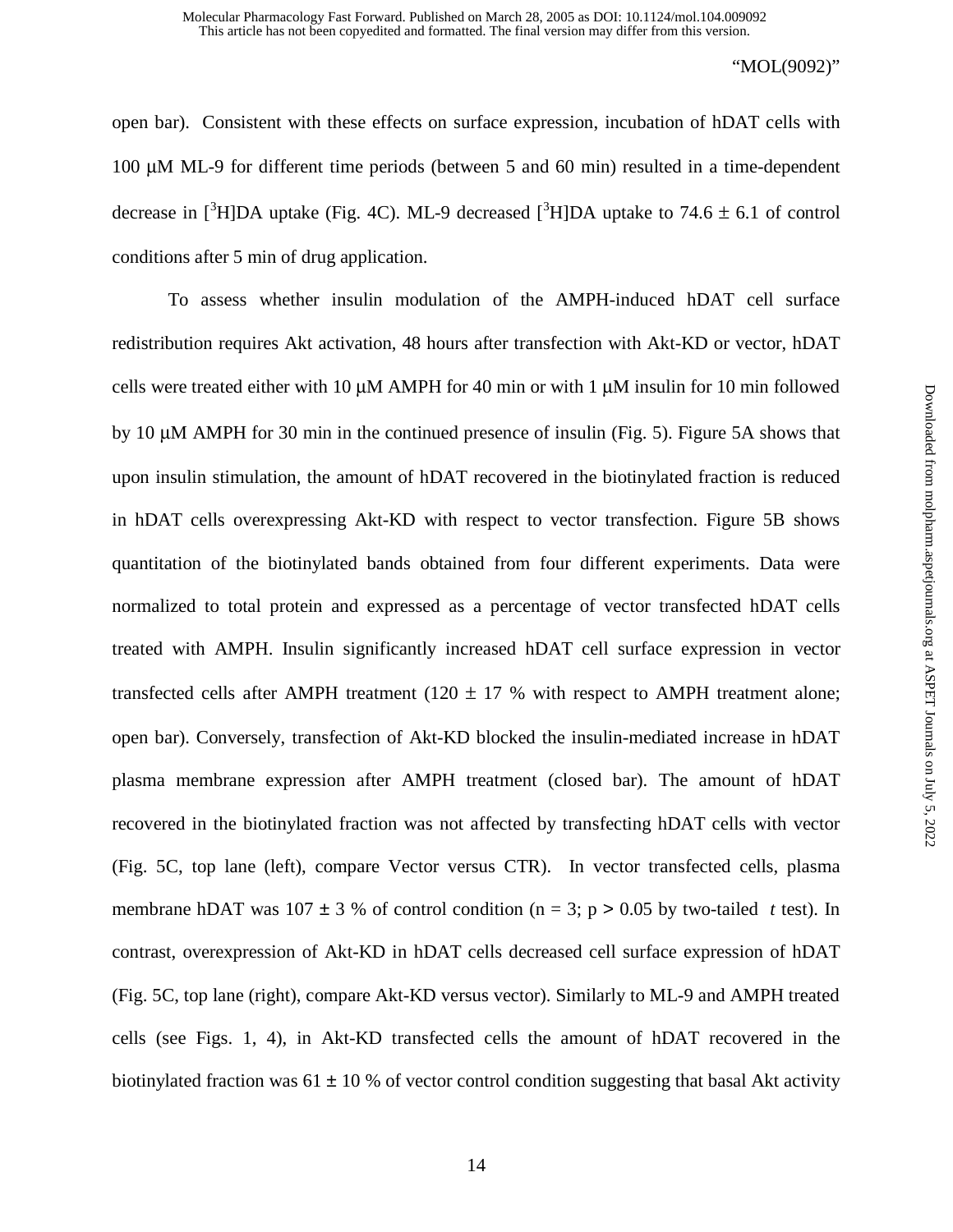regulates hDAT cell surface expression ( $n = 3$ ; level of significance equal to  $p < 0.05$  by twotailed *t* test).

ML9 also reduced the ability of insulin to modulate AMPH-induced hDAT cell surface redistribution. Figure 6A shows an immunoblot of biotinylated and total hDAT protein fraction recovered from cells treated with 1 µM insulin for 10 min followed by 10 µM AMPH for 30 min in the absence or presence of ML9. The presence of ML9 decreased the level of hDAT protein recovered in the biotinylated fraction. Figure 6B shows quantitation of the biotinylated bands obtained from four different experiments. In hDAT cells treated with AMPH, insulin significantly increased hDAT cell surface expression (128  $\pm$  24 % of control conditions, open bar), but in hDAT cells preincubated with ML9, insulin failed to promote any significant increase in hDAT cell surface expression (closed bar).

# **Discussion**

Akt is involved in multiple cellular functions including growth, apoptosis (Hanada et al., 2004) and glucose metabolism (George et al., 2004). Our data demonstrate that Akt plays an essential role in the homeostatic regulation of hDAT activity. A pharmacological inhibitor of Akt, ML9, decreased hDAT surface expression and DA uptake in a time dependent fashion (Fig. 4). Similar results were obtained with a dominant negative mutant of Akt (Fig. 5C). These results, for the first time, suggest that basal Akt activity maintains basal cell surface DAT levels and thereby basal level of DA uptake.

It is not yet known whether Akt activity regulates hDAT cell surface expression, and consequently DA uptake, by controlling the rate of DAT exocytosis and/or its rate of endocytosis. It is known, however, that in adipocytes and muscles insulin induces the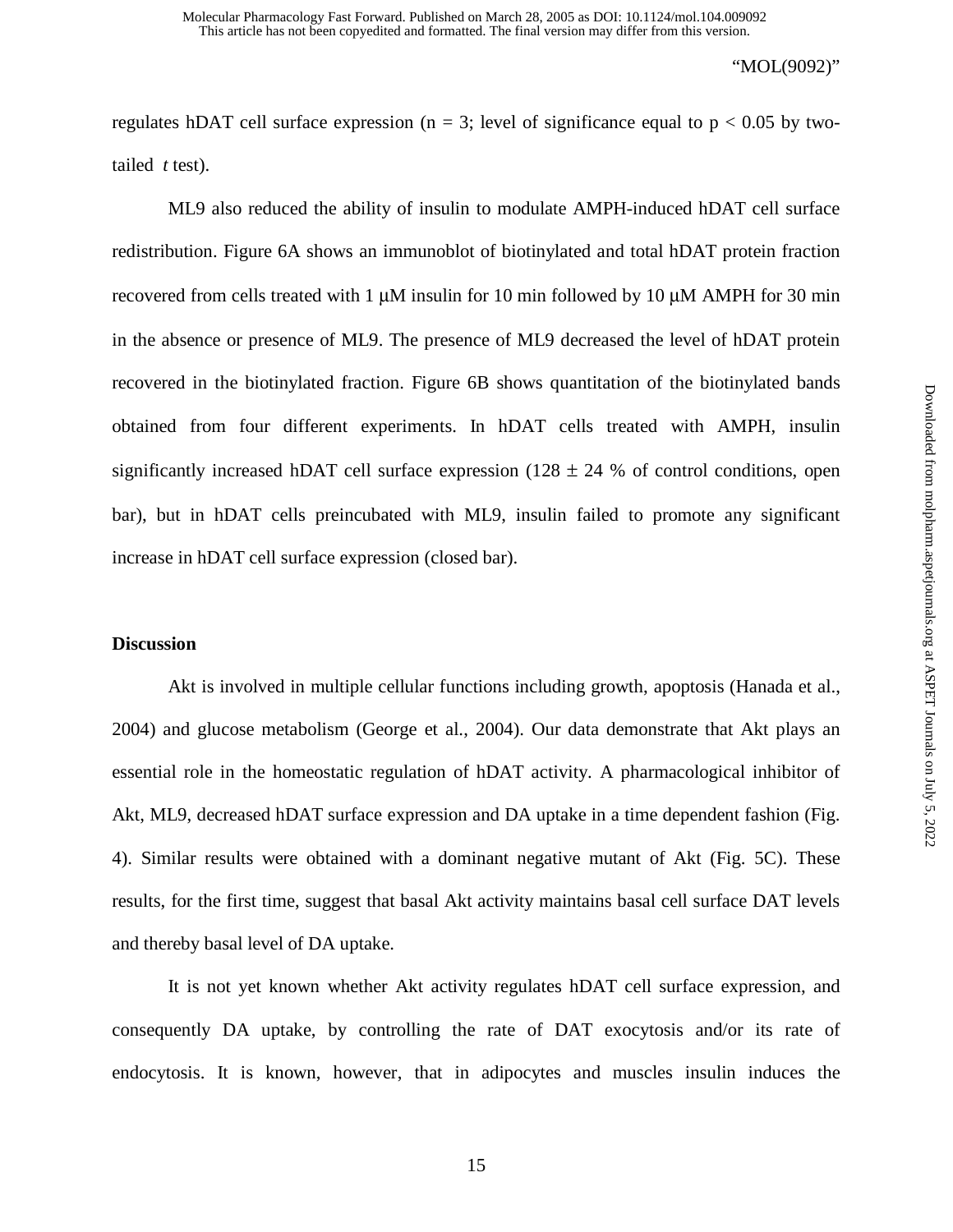translocation of the intracellular GLUT4 glucose transporter to the plasma membrane (Cheatham and Kahn, 1995) and that this translocation is mediated by Akt (Elmendorf and Pessin, 1999). Therefore, we explored whether the insulin modulation of the AMPH-induced decrease in hDAT plasma membrane expression (Fig. 1) requires activation of Akt. The insulin modulation of AMPH-induced cell surface redistribution was blocked by overexpression of a dominant mutant of Akt (Fig. 5) and by preincubation with the Akt inhibitor ML9 (Fig. 6). Because AMPH inhibits Akt activity (Fig. 2), these data suggest that insulin requires activation of Akt in order to restore normal hDAT plasma membrane expression upon AMPH treatment. Moreover, increasing Akt activity by overexpressing the constitutively active myrAkt blocked AMPHinduced hDAT cell surface redistribution (Fig. 3B) as well as the ability of AMPH to decrease DA uptake (Fig. 3C), suggesting a direct correlation between insulin modulation of AMPHinduced hDAT cell surface redistribution and Akt activity.

A well-characterized signaling event elicited by insulin is the regulation of glucose homeostasis. In non-brain tissue such as skeletal muscle and adipose tissue, insulin signaling stimulates an increase of glucose reuptake (Taha and Klip, 1999). Although insulin crosses the blood-brain barrier (Banks and Kastin, 1998), neurons utilize insulin-independent mechanisms to obtain glucose. Therefore, it is conceivable that insulin in the CNS could modulate cellular processes distinct from those involved in the cellular supply and metabolism of glucose. Indeed, Patterson and coworkers have shown that insulin regulates dopaminergic neurotransmission, although the underlying mechanism remains unclear (Patterson et al., 1998). DA uptake in striatal preparations from fasted hypoinsulinemic rats was significantly decreased as compared to control rats (Patterson et al., 1998). The reduction in DA uptake resulted from a decrease in transporter  $V_{max}$  and not from a change in the  $K_m$  for DA. Such a reduction in  $V_{max}$  is consistent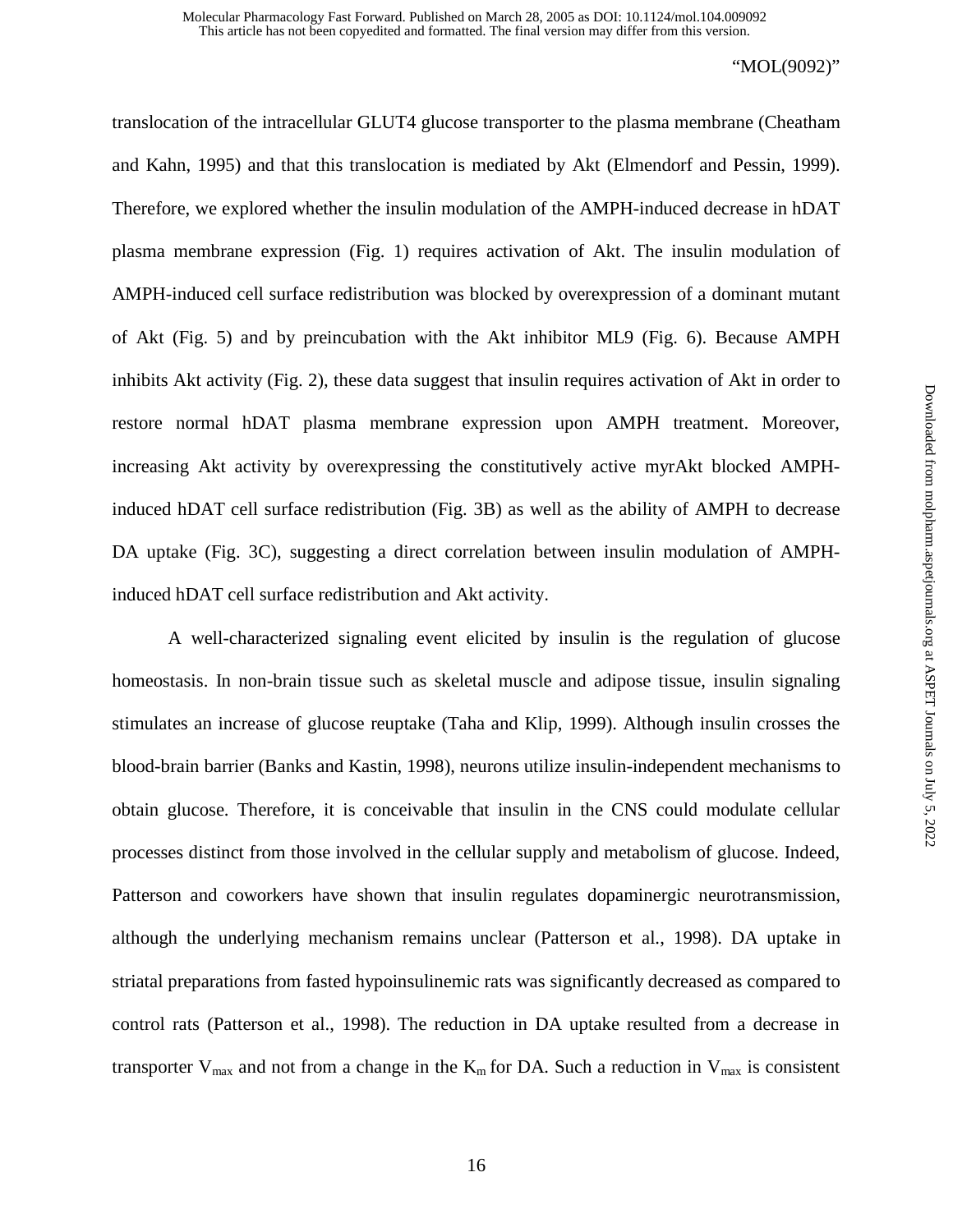with an increased intracellular accumulation of DAT in these diabetic, insulin-deficient animals. Consistent with this hypothesis and with our data, the  $V_{max}$  of DA uptake was restored to control levels after incubation of striatal suspensions from fasted animals with 1 nM insulin for 30 min (Patterson et al., 1998). These data strongly suggest that changes in insulin levels in the limbic area of the brain could affect DA uptake, and consequently, extracellular DA levels. Notably, no changes in DA uptake were observed in the nucleus accumbens of food-deprived rats, suggesting that insulin selectively affects brain regions.

 AMPH is thought to increase extracellular DA levels both by competing with DA for DAT and through facilitated exchange (Fischer and Cho, 1979). In addition, AMPH has been shown to decrease DAT cell surface expression and DA uptake, which also likely contributes to an increase in extracellular DA levels (Chi and Reith, 2003; Gulley et al., 2002; Little et al., 2002; Saunders et al., 2000). Interestingly, in pharmacologically-induced diabetic rats (i.e. alloxan-treated), the ability of acute administration of AMPH to induce anorexia, stererotyped behavior and increased locomotor activity was markedly attenuated, whereas subsequent administration of insulin reversed this attenuation (Marshall, 1978). Similarly, Galici and coauthors demonstrated that in diabetic rats AMPH self-administration and DA uptake in striatum were both reduced (Galici et al., 2003). Collectively, these studies suggest that insulin pathways in the brain may play an important role in regulating DAT activity, extracellular DA levels and the actions of AMPH.

Regulation of hDAT cell surface expression may represent an important mechanism through which insulin signaling modulates the dopaminergic system and the actions of AMPH. Here, we demonstrated that insulin offsets the ability of AMPH to decrease hDAT plasma membrane expression and DA uptake. This insulin effect did not depend on the time at which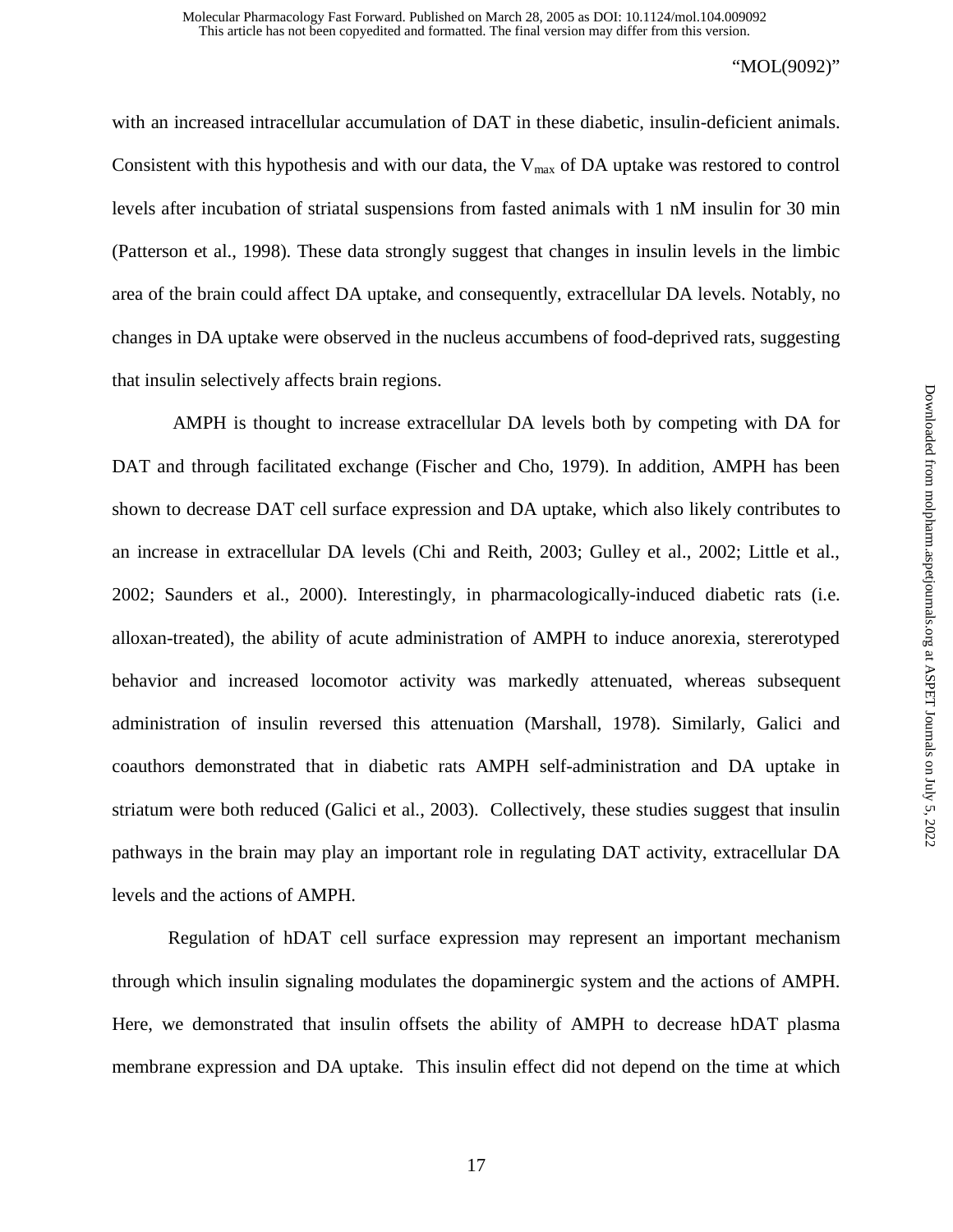insulin was applied (i.e. before or after AMPH incubation), indicating that the AMPH-induced decrease in DA uptake is a consequence of hDAT cell surface redistribution rather than hDAT inactivation (Figs. 1 and 2).

Several studies have implicated PI 3-kinase (PI3K) in the regulation of trafficking and activity of the glucose and glutamate transporters (Clarke et al., 1994; Davis et al., 1998; James and Piper, 1994). Similarly, PI3K has been shown to be essential for insulin modulation of hDAT function in striatal synaptosomes and hDAT cells (Carvelli et al., 2002). PI3K inhibitors, such as LY294002, blocked the insulin-induced increase in DA uptake (Carvelli et al., 2002). Moreover, in hDAT cells, overexpression of a constitutively active mutant of PI3K increased DA uptake (Carvelli et al., 2002). These data suggested that insulin signaling in general and PI3K in particular regulate DA uptake, and we have now shown that Akt activation appears to be essential for the effect of insulin on hDAT. Interestingly, although both insulin and exogenous PI3K increased basal levels of DA uptake in hDAT cells (Carvelli et al., 2002), overexpression of constitutively active Akt did not (Fig. 3C). Thus, in addition to its effects on Akt, insulin (and likely PI3K) might also regulate DAT activity through another mechanism, although the myrAKT may not be sufficiently constitutively active to mimic the effects of insulin on Akt activation, and, therefore, Akt may be the only mechanism by which insulin effects DAT cell surface expression.

In summary, our results demonstrate that the basal activity of Akt is essential for maintaining cell surface expression of hDAT and that insulin modulation of AMPH-induced trafficking of hDAT requires Akt activation. Our results could provide a mechanism for hormonal regulation of drug abuse, and suggest that the insulin signaling pathway, including Akt, may represent a new cellular target for substance abuse therapies.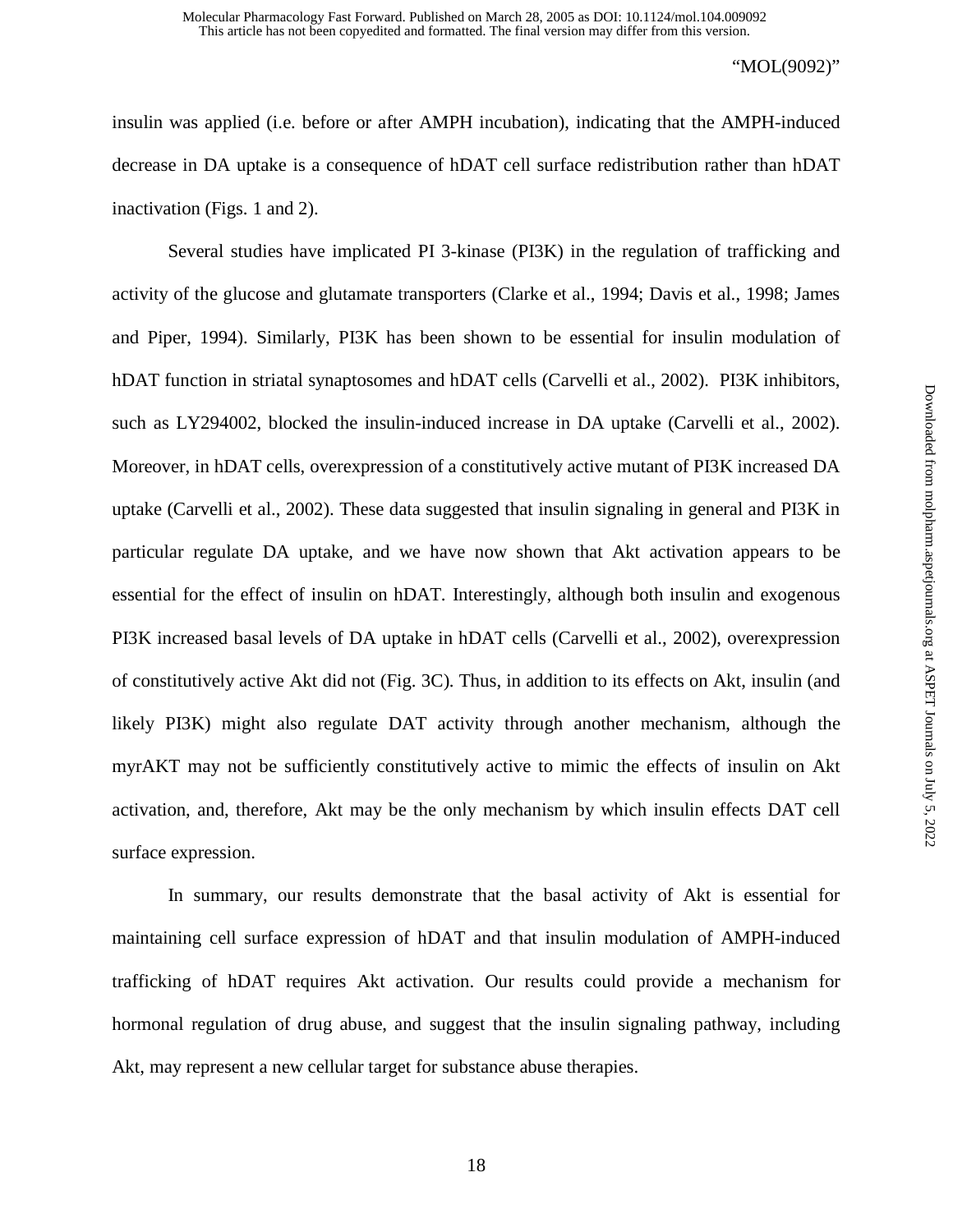# References

- Apparsundaram S, Sung UH, Price RD and Blakely RD (2001) Trafficking-dependent and independent pathways of neurotransmitter transporter regulation differentially involving p38 mitogen-activated protein kinase revealed in studies of insulin modulation of norepinephrine transport in SK-N-SH cells. *Journal of Pharmacology & Experimental Therapeutics* **299**:666-677.
- Ballou LM, Tian PY, Lin HY, Jiang YP and Lin RZ (2001) Dual regulation of glycogen synthase kinase-3beta by the alpha1A-adrenergic receptor. *J Biol Chem* **276**:40910-6.
- Banks WA and Kastin AJ (1998) Differential permeability of the blood-brain barrier to two pancreatic peptides: insulin and amylin. *Peptides* **19**:883-9.
- Beckman ML and Quick MW (1998) Neurotransmitter transporters: regulators of function and functional regulation. *Journal of Membrane Biology* **164**:1-10.
- Blakely RD and Bauman AL (2000) Biogenic amine transporters: regulation in flux. *Current Opinion in Neurobiology* **10**:328-36.
- Carvelli L, Moron JA, Kahlig KM, Ferrer JV, Sen N, Lechleiter JD, Leeb-Lundberg LM, Merrill G, Lafer EM, Ballou LM, Shippenberg TS, Javitch JA, Lin RZ and Galli A (2002) PI 3 kinase regulation of dopamine uptake. *J Neurochem* **81**:859-69.
- Cheatham B and Kahn CR (1995) Insulin action and the insulin signaling network. *Endocrine Reviews* **16**:117-42.
- Chi L and Reith ME (2003) Substrate-induced trafficking of the dopamine transporter in heterologously expressing cells and in rat striatal synaptosomal preparations. *J Pharmacol Exp Ther* **307**:729-36.
- Clarke JF, Young PW, Yonezawa K, Kasuga M and Holman GD (1994) Inhibition of the translocation of GLUT1 and GLUT4 in 3T3-L1 cells by the phosphatidylinositol 3-kinase inhibitor, wortmannin. *Biochemical Journal* **300**:631-5.
- Damke H, Baba T, Warnock DE and Schmid SL (1994) Induction of mutant dynamin specifically blocks endocytic coated vesicle formation. *Journal of Cell Biology* **127**:915- 34.
- Daniels GM and Amara SG (1999) Regulated trafficking of the human dopamine transporter. Clathrin-mediated internalization and lysosomal degradation in response to phorbol esters. *Journal of Biological Chemistry* **274**:35794-801.
- Davis KE, Straff DJ, Weinstein EA, Bannerman PG, Correale DM, Rothstein JD and Robinson MB (1998) Multiple signaling pathways regulate cell surface expression and activity of the excitatory amino acid carrier 1 subtype of Glu transporter in C6 glioma. *Journal of Neuroscience* **18**:2475-85.
- Doolen S and Zahniser NR (2001) Protein tyrosine kinase inhibitors alter human dopamine transporter activity in Xenopus oocytes. *Journal of Pharmacology & Experimental Therapeutics* **296**:931-8.
- Elmendorf JS and Pessin JE (1999) Insulin signaling regulating the trafficking and plasma membrane fusion of GLUT4-containing intracellular vesicles. *Experimental Cell Research* **253**:55-62.
- Ferrer JV and Javitch JA (1998) Cocaine alters the accessibility of endogenous cysteines in putative extracellular and intracellular loops of the human dopamine transporter. *Proceedings of the National Academy of Sciences of the United States of America* **95**:9238-43.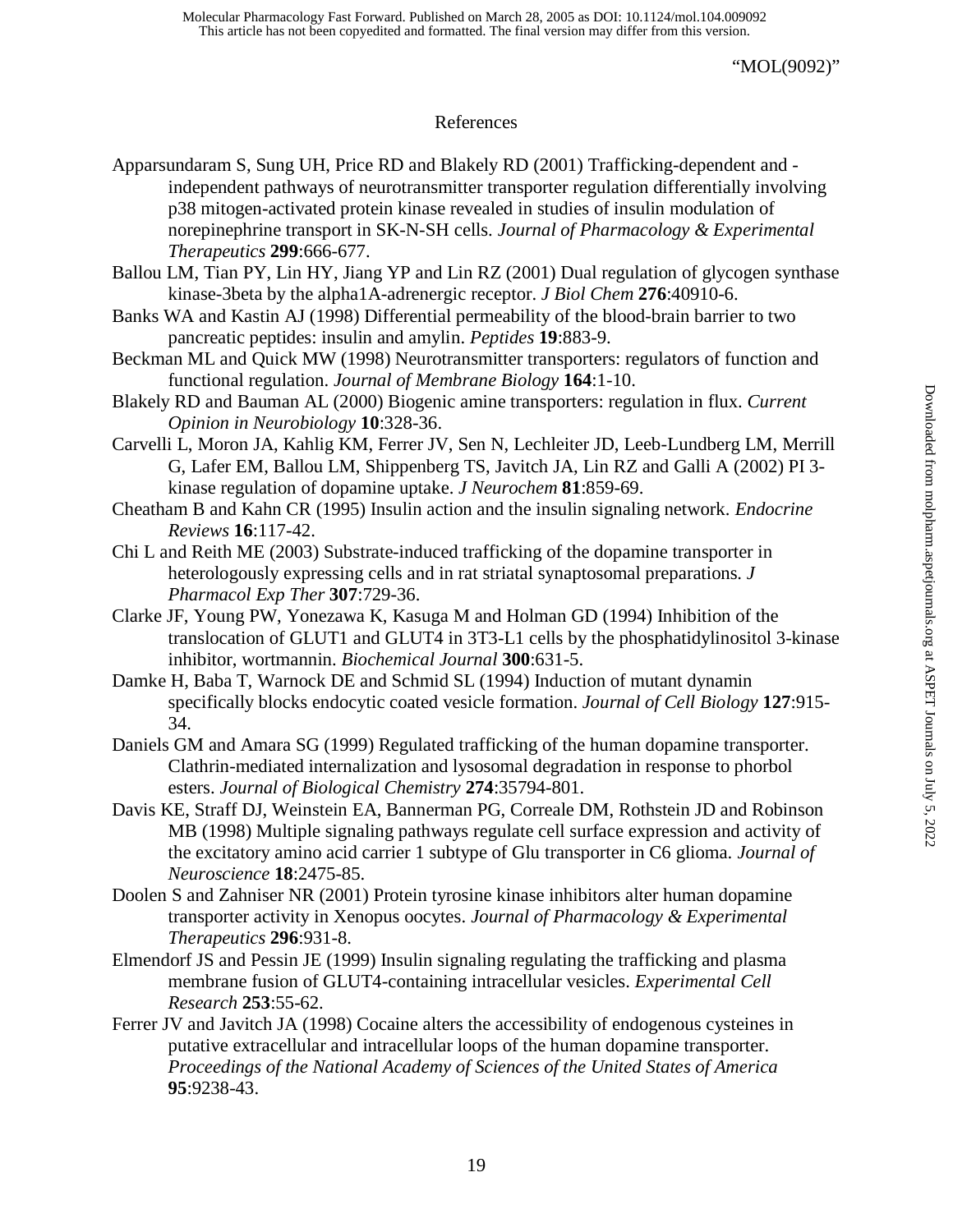- Fiory F, Oriente F, Miele C, Romano C, Trencia A, Alberobello AT, Esposito I, Valentino R, Beguinot F and Formisano P (2004) Protein kinase C-zeta and protein kinase B regulate distinct steps of insulin endocytosis and intracellular sorting. *J Biol Chem* **279**:11137-45.
- Fischer JF and Cho AK (1979) Chemical release of dopamine from striatal homogenates: evidence for an exchange diffusion model. *Journal of Pharmacology & Experimental Therapeutics* **208**:203-9.
- Galici R, Galli A, Jones DJ, Sanchez TA, Saunders C, Frazer A, Gould GG, Lin RZ and France CP (2003) Selective decreases in amphetamine self-administration and regulation of dopamine transporter function in diabetic rats. *Neuroendocrinology* **77**:132-40.
- Galici R, Pechnick RN, Poland RE and France CP (2000) Comparison of noncontingent versus contingent cocaine administration on plasma corticosterone levels in rats. *European Journal of Pharmacology* **387**:59-62.
- George S, Rochford JJ, Wolfrum C, Gray SL, Schinner S, Wilson JC, Soos MA, Murgatroyd PR, Williams RM, Acerini CL, Dunger DB, Barford D, Umpleby AM, Wareham NJ, Davies HA, Schafer AJ, Stoffel M, O'Rahilly S and Barroso I (2004) A family with severe insulin resistance and diabetes due to a mutation in AKT2. *Science* **304**:1325-8.
- Gnegy ME, Khoshbouei H, Berg KA, Javitch JA, Clarke WP, Zhang M and Galli A (2004) Intracellular Ca2+ regulates amphetamine-induced dopamine efflux and currents mediated by the human dopamine transporter. *Mol Pharmacol* **66**:137-43.
- Gonzalez MI and Robinson MB (2004) Neurotransmitter transporters: why dance with so many partners? *Curr Opin Pharmacol* **4**:30-5.
- Granas C, Ferrer J, Loland CJ, Javitch JA and Gether U (2003) N-terminal truncation of the dopamine transporter abolishes phorbol ester- and substance P receptor-stimulated phosphorylation without impairing transporter internalization. *J Biol Chem* **278**:4990- 5000.
- Gulley JM, Doolen S and Zahniser NR (2002) Brief, repeated exposure to substrates downregulates dopamine transporter function in Xenopus oocytes in vitro and rat dorsal striatum in vivo. *J Neurochem* **83**:400-11.
- Hanada M, Feng J and Hemmings BA (2004) Structure, regulation and function of PKB/AKT--a major therapeutic target. *Biochim Biophys Acta* **1697**:3-16.
- Izzo E, Martin-Fardon R, Koob GF, Weiss F and Sanna PP (2002) Neural plasticity and addiction: PI3-kinase and cocaine behavioral sensitization. *Nat Neurosci* **5**:1263-4.
- James DE and Piper RC (1994) Insulin resistance, diabetes, and the insulin-regulated trafficking of GLUT-4. *Journal of Cell Biology* **126**:1123-6.
- Kahlig KM and Galli A (2003) Regulation of dopamine transporter function and plasma membrane expression by dopamine, amphetamine, and cocaine. *Eur J Pharmacol* **479**:153-8.
- Kahlig KM, Javitch JA and Galli A (2004) Amphetamine regulation of dopamine transport. Combined measurements of transporter currents and transporter imaging support the endocytosis of an active carrier. *J Biol Chem* **279**:8966-75.
- Khoshbouei H, Wang H, Lechleiter JD, Javitch JA and Galli A (2003) Amphetamine-induced dopamine efflux. A voltage-sensitive and intracellular Na+-dependent mechanism. *J Biol Chem* **278**:12070-7.
- Koob GF and Bloom FE (1988) Cellular and molecular mechanisms of drug dependence. *Science* **242**:715-23.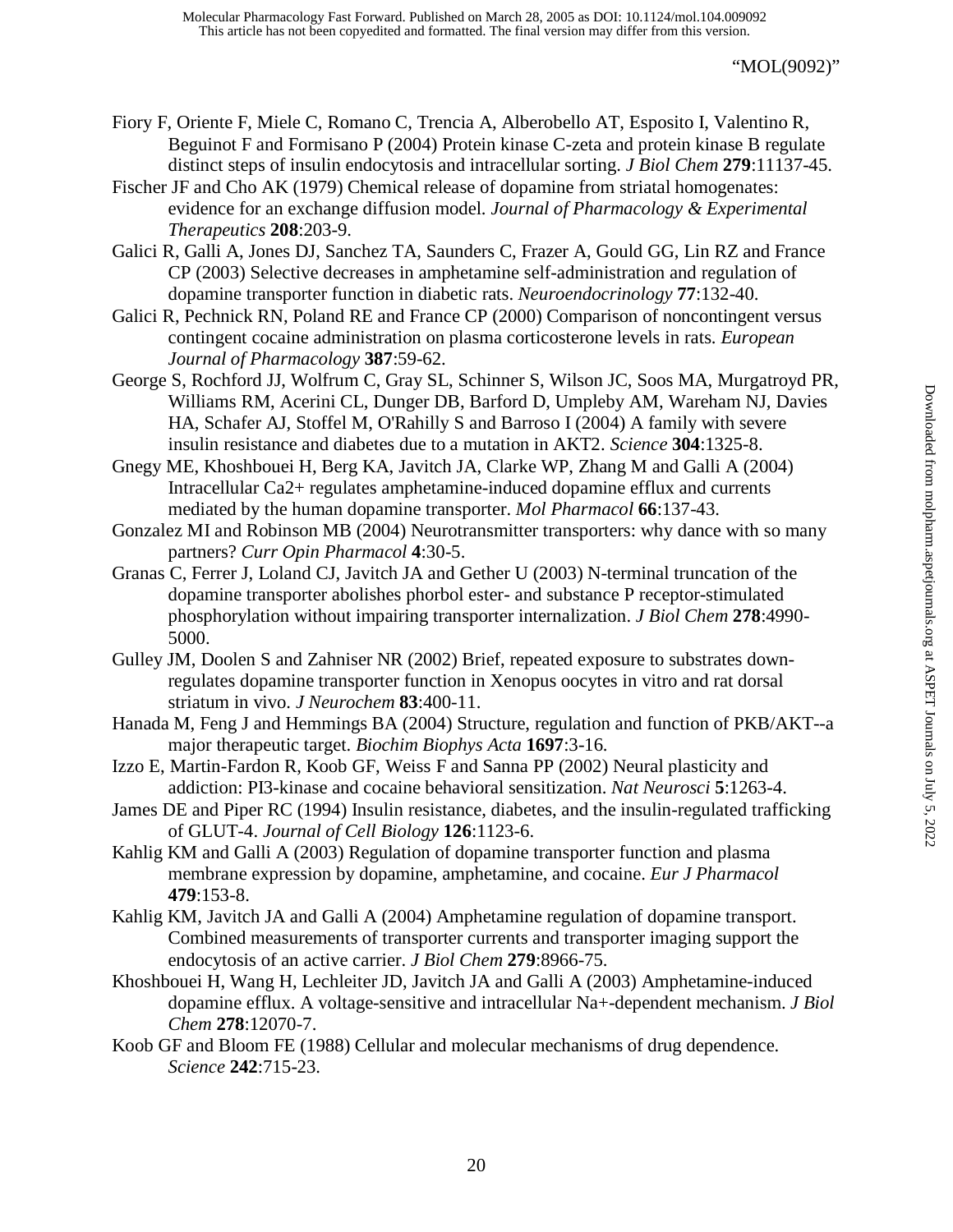This article has not been copyedited and formatted. The final version may differ from this version. Molecular Pharmacology Fast Forward. Published on March 28, 2005 as DOI: 10.1124/mol.104.009092

"MOL(9092)"

- Law RM, Stafford A and Quick MW (2000) Functional regulation of gamma-aminobutyric acid transporters by direct tyrosine phosphorylation. *Journal of Biological Chemistry* **275**:23986-91.
- Little KY, Elmer LW, Zhong H, Scheys JO and Zhang L (2002) Cocaine induction of dopamine transporter trafficking to the plasma membrane. *Mol Pharmacol* **61**:436-45.
- Loder MK and Melikian HE (2003) The Dopamine Transporter Constitutively Internalizes and Recycles in a Protein Kinase C-regulated Manner in Stably Transfected PC12 Cell Lines. *J Biol Chem* **278**:22168-74.
- Marshall JF (1978) Further analysis of the resistance of the diabetic rat to d-amphetamine. *Pharmacology, Biochemistry & Behavior* **8**:281-6.
- Melikian HE and Buckley KM (1999) Membrane trafficking regulates the activity of the human dopamine transporter. *Journal of Neuroscience* **19**:7699-710.
- Patterson TA, Brot MD, Zavosh A, Schenk JO, Szot P and Figlewicz DP (1998) Food deprivation decreases mRNA and activity of the rat dopamine transporter. *Neuroendocrinology* **68**:11-20.
- Prasad PD, Torres-Zamorano V, Kekuda R, Leibach FH and Ganapathy V (1997) Functional link between tyrosine phosphorylation and human serotonin transporter gene expression. *Eur J Pharmacol* **325**:85-92.
- Rees S, Coote J, Stables J, Goodson S, Harris S and Lee MG (1996) Bicistronic vector for the creation of stable mammalian cell lines that predisposes all antibiotic-resistant cells to express recombinant protein. *Biotechniques* **20**:102-4.
- Robinson MB (2001) Regulated trafficking of neurotransmitter transporters: common notes but different melodies. *Journal of Neurochemistry* **78**:276-86.
- Saitoh M, Ishikawa T, Matsushima S, Naka M and Hidaka H (1987) Selective inhibition of catalytic activity of smooth muscle myosin light chain kinase. *J Biol Chem* **262**:7796- 801.
- Saunders C, Ferrer JV, Shi L, Chen J, Merrill G, Lamb ME, Leeb-Lundberg LMF, Carvelli L, Javitch JA and Galli A (2000) Amphetamine-induced loss of human dopamine transporter activity: An internalization-dependent and cocaine-sensitive mechanism. *Proceedings of the National Academy of Sciences* **In Press**.
- Saunders C and Limbird LE (2000) Microtubule-dependent regulation of alpha(2B) adrenergic receptors in polarized MDCKII cells requires the third intracellular loop but not G protein coupling. *Molecular Pharmacology* **57**:44-52.
- Smith U, Carvalho E, Mosialou E, Beguinot F, Formisano P and Rondinone C (2000) PKB inhibition prevents the stimulatory effect of insulin on glucose transport and protein translocation but not the antilipolytic effect in rat adipocytes. *Biochem Biophys Res Commun* **268**:315-20.
- Taha C and Klip A (1999) The insulin signaling pathway. *Journal of Membrane Biology* **169**:1- 12.
- Vaughan RA, Huff RA, Uhl GR and Kuhar MJ (1997) Protein kinase C-mediated phosphorylation and functional regulation of dopamine transporters in striatal synaptosomes. *Journal of Biological Chemistry* **272**:15541-6.
- Yang H and Raizada MK (1999) Role of phosphatidylinositol 3-kinase in angiotensin II regulation of norepinephrine neuromodulation in brain neurons of the spontaneously hypertensive rat. *J Neurosci* **19**:2413-23.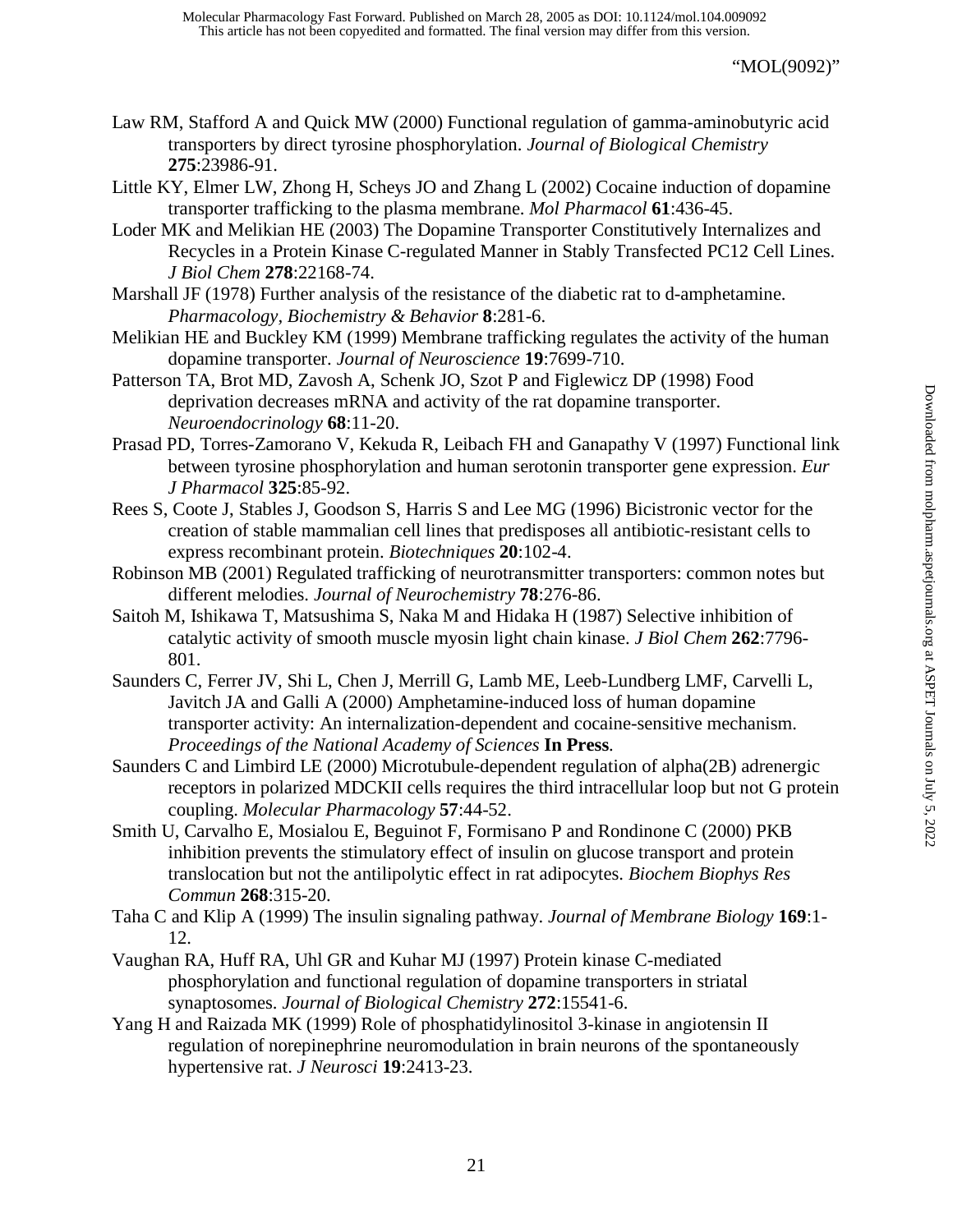- Zhang L, Coffey LL and Reith ME (1997) Regulation of the functional activity of the human dopamine transporter by protein kinase C. *Biochemical Pharmacology* **53**:677-88.
- Zhu SJ, Kavanaugh MP, Sonders MS, Amara SG and Zahniser NR (1997) Activation of protein kinase C inhibits uptake, currents and binding associated with the human dopamine transporter expressed in Xenopus oocytes. *Journal of Pharmacology & Experimental Therapeutics* **282**:1358-65.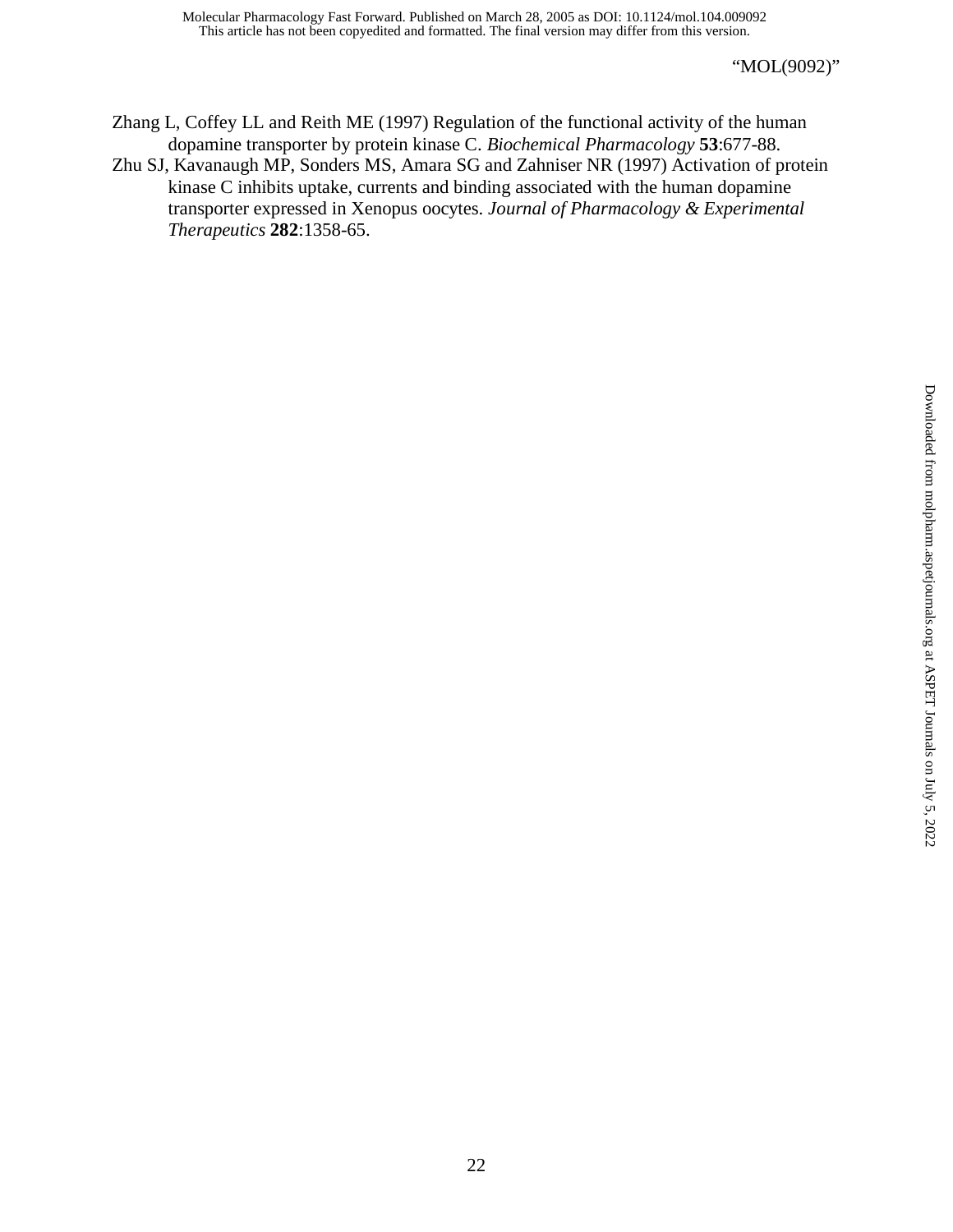**Footnotes** 

# **This work was supported by in part by National Institutes of Health Grants DA13975 and**

**DA 14684 (A.G.), and DA12408, DA11495, and MH57324 (J.A.J.)** 

**1 These authors contributed equally to this work**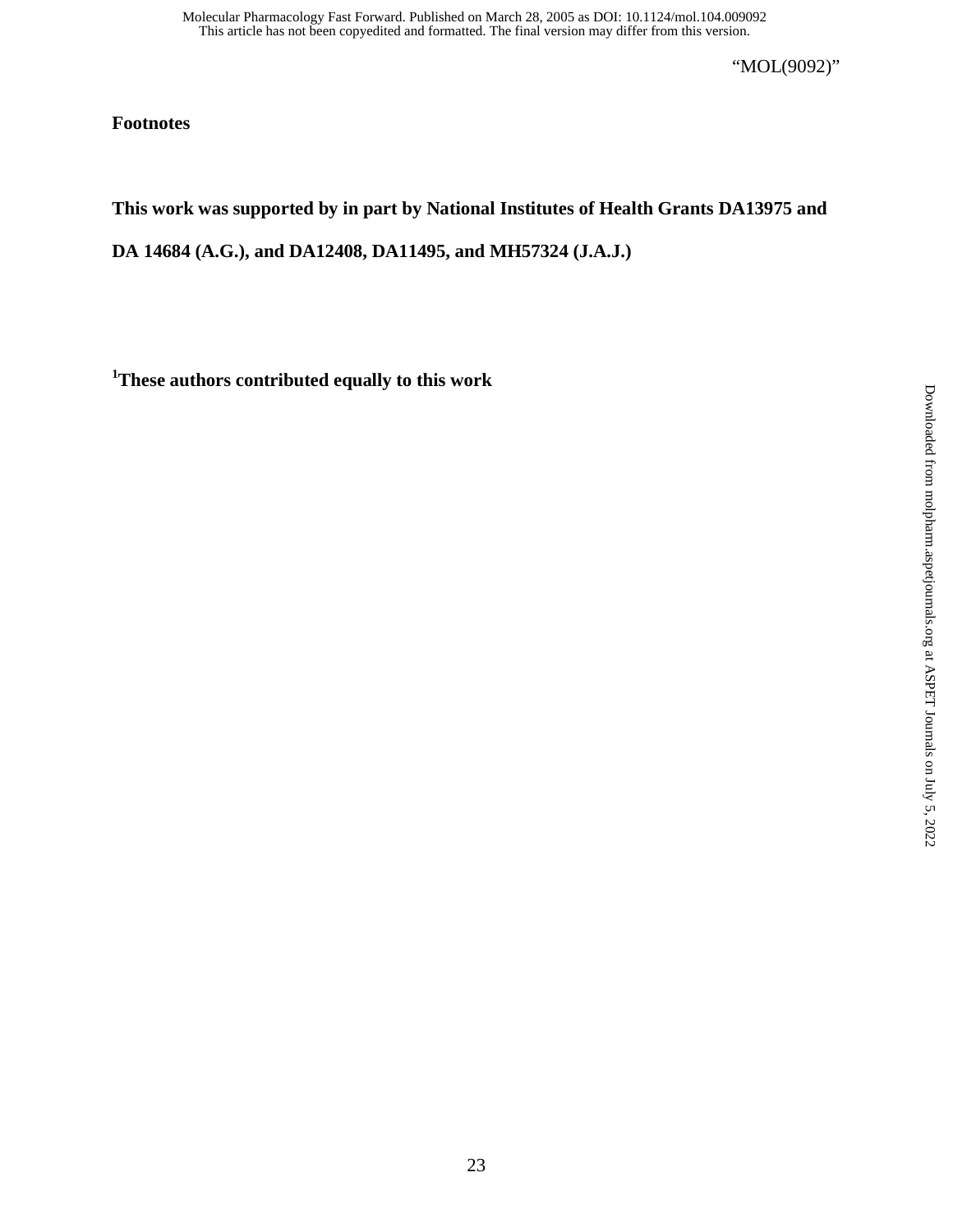## **Legends for Figures**

**Figure 1. Insulin modulates AMPH-induced hDAT cell surface redistribution.** (A); (B) Representative immunoblot for hDAT proteins recovered from biotinylated and total extract obtained from hDAT cells treated as indicated. (C); (D) Quantification of the immunoblots using the Scion Image system. The density of the biotinylated samples was normalized to the density of the parallel total extract in order to correct for difference in cell seeding and hDAT expression in different wells and expressed as percentage of control. The normalized data are expressed as mean  $\pm$  SD and compared to respective controls by one way ANOVA followed by the Tukey test;  $\ast$   $\ast$   $\ast$  = level of significance p < 0.05. Inset Representative immunoblot for hDAT proteins recovered from biotinylated and total extract obtained from hDAT cells treated either with vehicle (CTR) or insulin (1  $\mu$ M) for 40 min. The density of the biotinylated samples was normalized to the density of the parallel total extract and expressed as a percentage of control. Insulin treatment increased the density of the biotinylated samples by  $45 \pm 9.6$  % respect to CTR. Data are expressed as mean  $\pm$  SD and compared to respective controls by two-tailed t test ( $p$  <  $0.05$ ; n = 3).

**Figure 2. Insulin modulates AMPH-induced decrease in [<sup>3</sup>H]DA uptake.** hDAT cells were treated either with vehicle (open bar, CTR), 1 µM insulin for 10 min (stripped bar, Ins 10'), 10 µM AMPH for 40 min (dotted bar, AMPH) or 10 µM AMPH for 40 min adding 1µM insulin during the last 10 min of the AMPH treatment (closed bar, AMPH + Ins). Data are expressed as percentage of control conditions. The normalized data are expressed as a mean  $\pm$  SEM and compared against respective controls by one way ANOVA followed by the Tukey test  $# = level$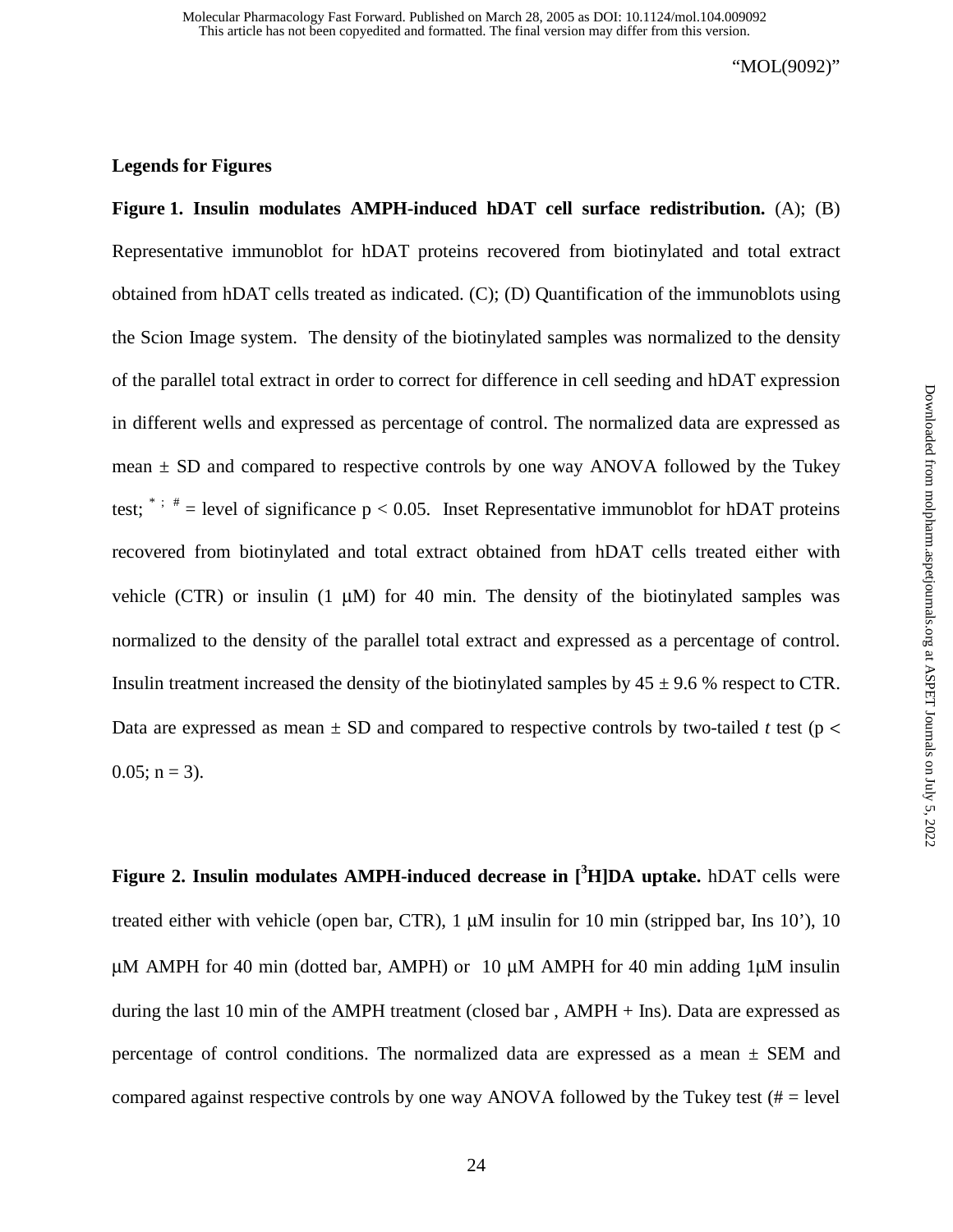of significance  $p < 0.05$ ; n = 3). Inset Representative immunoblot obtained using a  $pS<sup>473</sup>$ -Akt Ab in control conditions (CTR) or after bath application of 10 µM AMPH for 40 min (AMPH). The band density of the  $pS^{473}$ -Akt samples (top lane) was normalized to the density of the parallel total Akt extract (bottom lane) and expressed as a percentage of control.

**Figure 3. Transient transfection of hDAT cells with myrAkt blocks AMPH-induced decrease in hDAT cell surface expression and prevents AMPH-induced decrease in [3 H]DA uptake.** (A) Representative immunoblot for hDAT proteins recovered from biotinylated and total extract obtained from hDAT cells transiently transfected either with vector or myrAkt and treated as indicated. (B) Quantification of the immunoblot density using Scion Image system. The density of the biotinylated samples was normalized to the parallel total extracts and expressed as a percentage of vehicle treated vector. The normalized data are expressed as mean  $\pm$ SD and compared against respective controls by two-tailed *t* test (\* = level of significance  $p <$ 0.05;  $n = 3$ ). (C) hDAT cells transfected with vector (open bars) or myrAkt (closed bars) were treated either with 10  $\mu$ M AMPH or vehicle for 30 min. [<sup>3</sup>H]DA uptake is expressed as a percentage of vector control as mean  $\pm$  SEM and analyzed using one way ANOVA followed by the Tukey test (n =3, experiments conducted in quadruplicate;  $*$  = level of significance p < 0.05).

**Figure 4. The Akt inhibitor ML-9 decreases both hDAT cell surface expression and [<sup>3</sup> H]DA uptake in hDAT cells.** (A) Representative immunoblot for hDAT proteins recovered from biotinylated and total extract obtained from hDAT cells treated either with vehicle (CTR) or 100 µM of ML-9 for 30 min. (B) Quantification of immunoblot samples using Scion Image system. The density of the biotinylated samples was normalized to the parallel total extract and expressed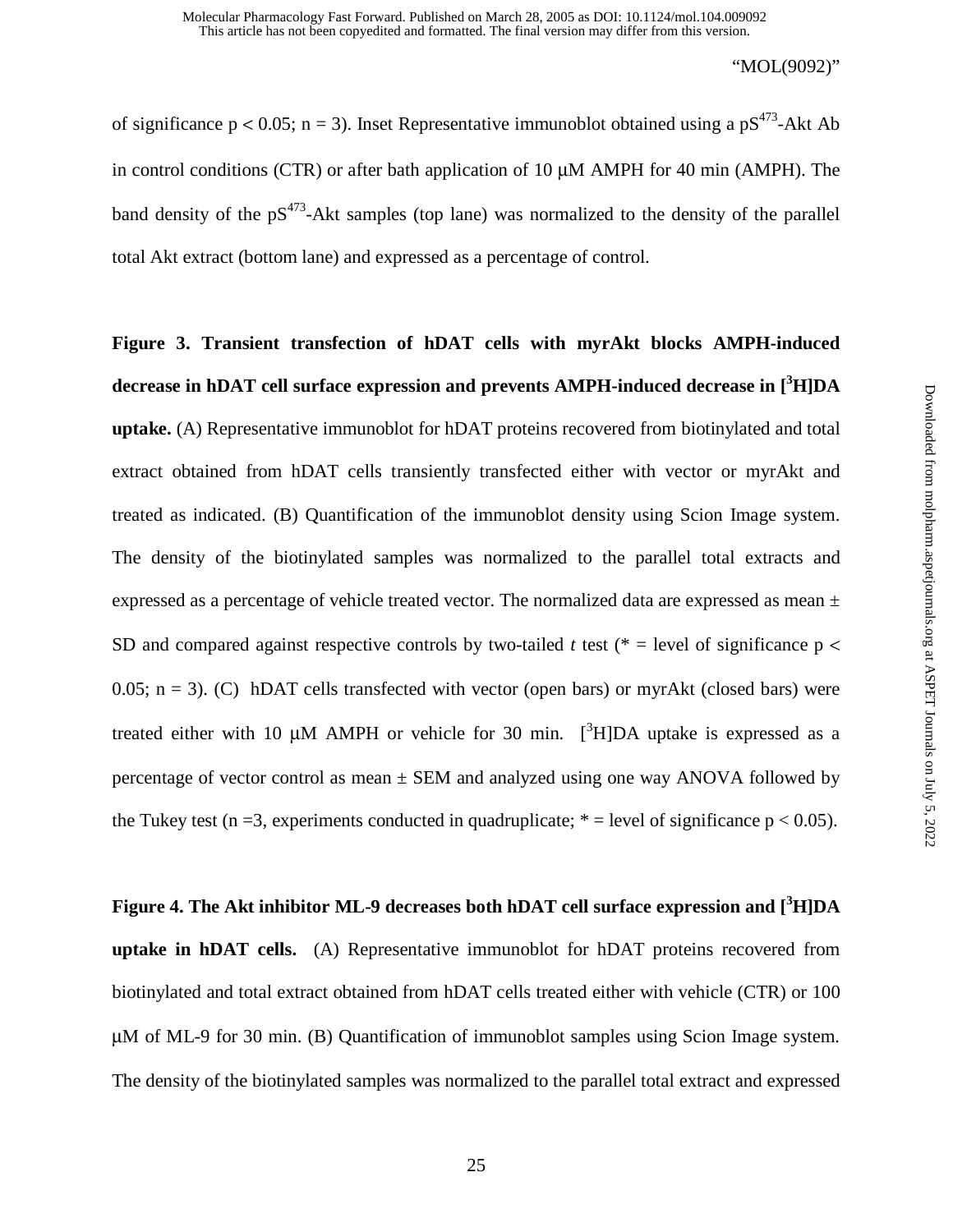as a percentage of vehicle control (CTR) as mean  $\pm$  SD. (n = 6,  $*$  = level of significance p < 0.01 by two-tailed *t* test). (C) hDAT cells were treated either with vehicle (CTR) or 100 µM ML-9 for the indicated time periods and then  $[{}^{3}H]DA$  uptake was measured. Data are expressed as percentage of control conditions and as a mean  $\pm$  SEM and analyzed by one way ANOVA followed by the Tukey test ( $n = 4$ ;  $* =$  level of significance  $p < 0.01$ ).

**Figure 5. Transient transfection of hDAT cells with Akt-KD blocks insulin modulation of AMPH-induced hDAT cell surface redistribution.** (A) Representative immunoblot for hDAT proteins recovered from biotinylated and total extract obtained from hDAT cells transiently transfected either with vector or Akt-KD and treated as indicated. (B) Quantification of band densities using Scion Image system. The density of the biotinylated samples was normalized to the parallel total extract and expressed as a percentage of vector transfected treated with 10 µM AMPH for 30 min. Data points represent the mean  $\pm$  SD and were analyzed by a two-tailed *t* test;  $*$  = level of significance at least  $p < 0.01$ ). (C) Representative immunoblot for hDAT proteins recovered from biotinylated and total extract obtained from either hDAT cells (CTR) or hDAT cells transiently transfected either with vector or Akt-KD.

# **Figure 6. ML-9 blocks insulin modulation of AMPH-induced hDAT cell surface redistribution.**

(A) Representative immunoblot for hDAT proteins recovered from biotinylated and total extract obtained from hDAT cells treated either with vehicle (CTR) or 1 µM insulin for 10 min followed by 10 µM AMPH for 30 min in the absence (Ins+AMPH) or presence of 100 µM ML-9 (ML-9, Ins+AMPH). (B) Quantification of immunoblot samples using Scion Image system. The density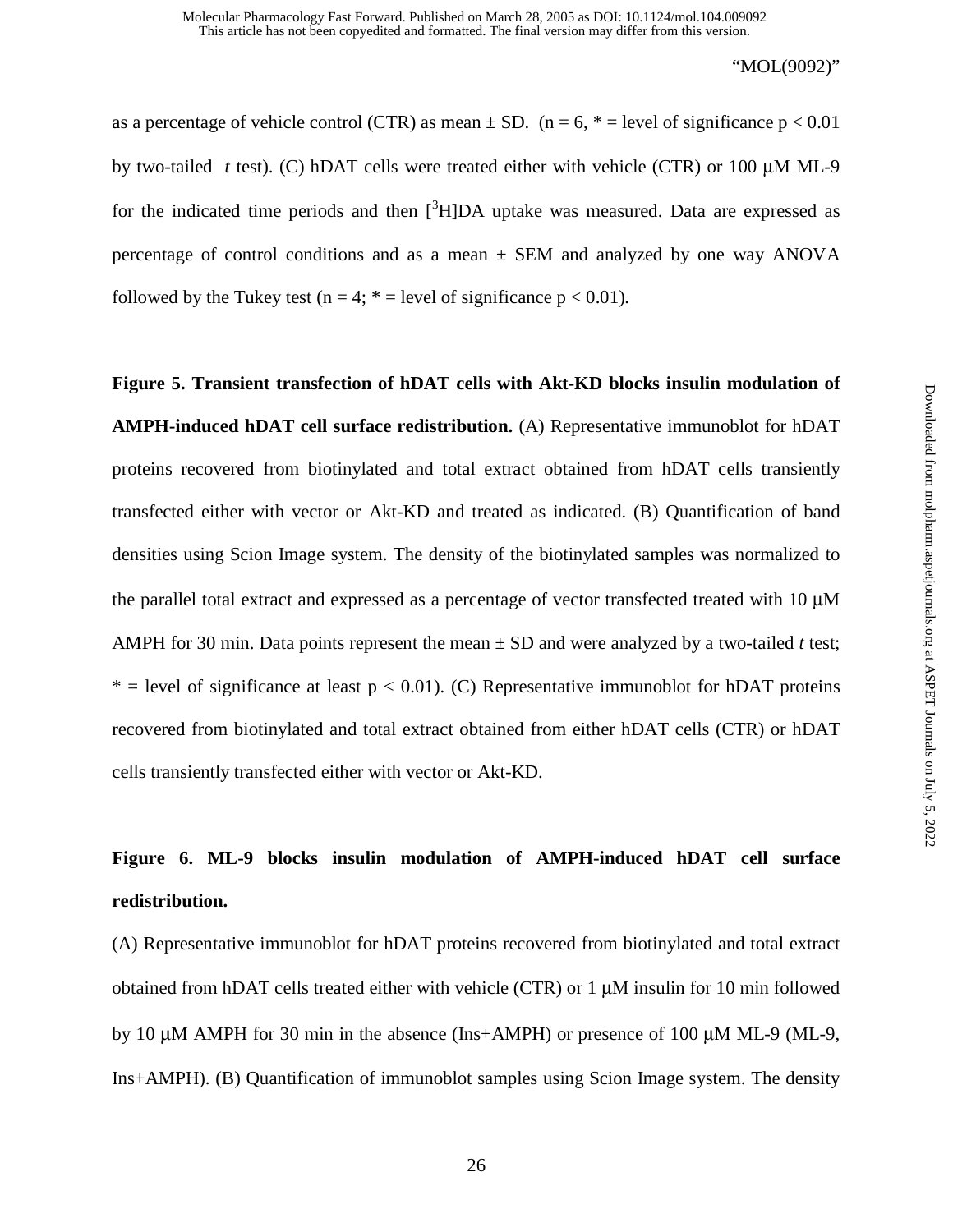of the biotinylated samples was normalized by the parallel total extract to correct the difference for cell seeding and hDAT expression in different wells and expressed as a percentage of the correspondent controls as mean  $\pm$  SD, and analyzed by one way ANOVA followed by the Tukey test (n = 4;  $*$  = level of significance p < 0.05).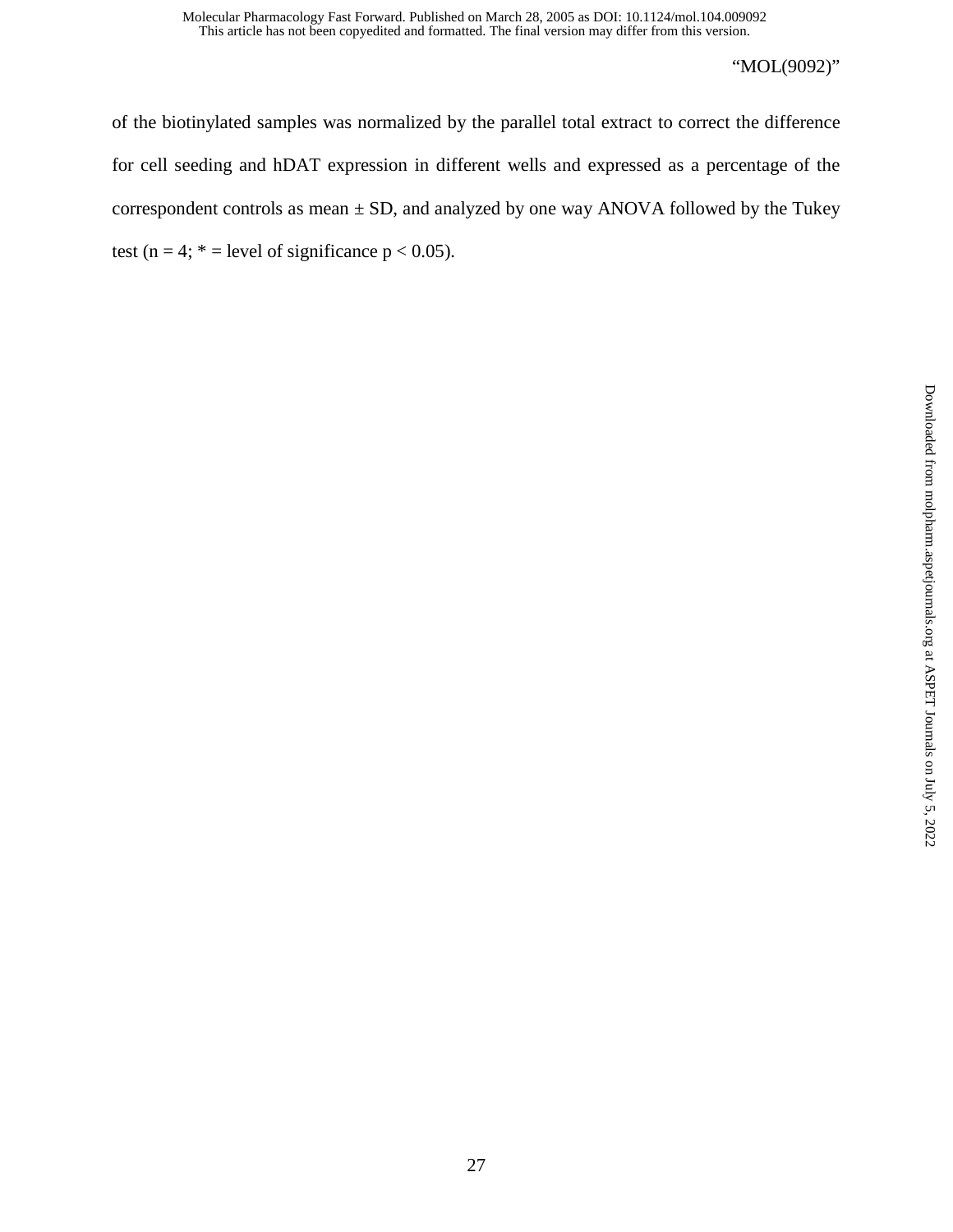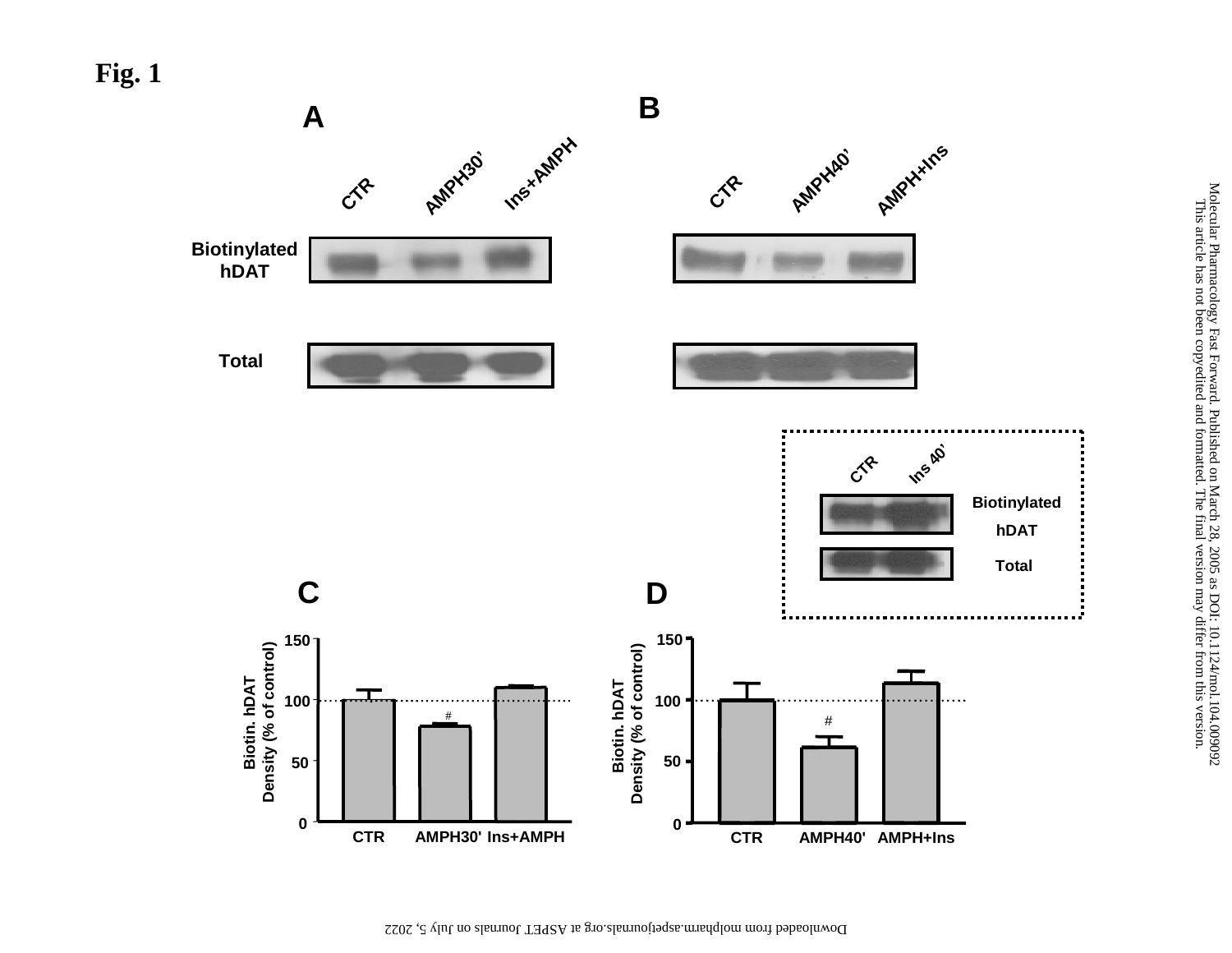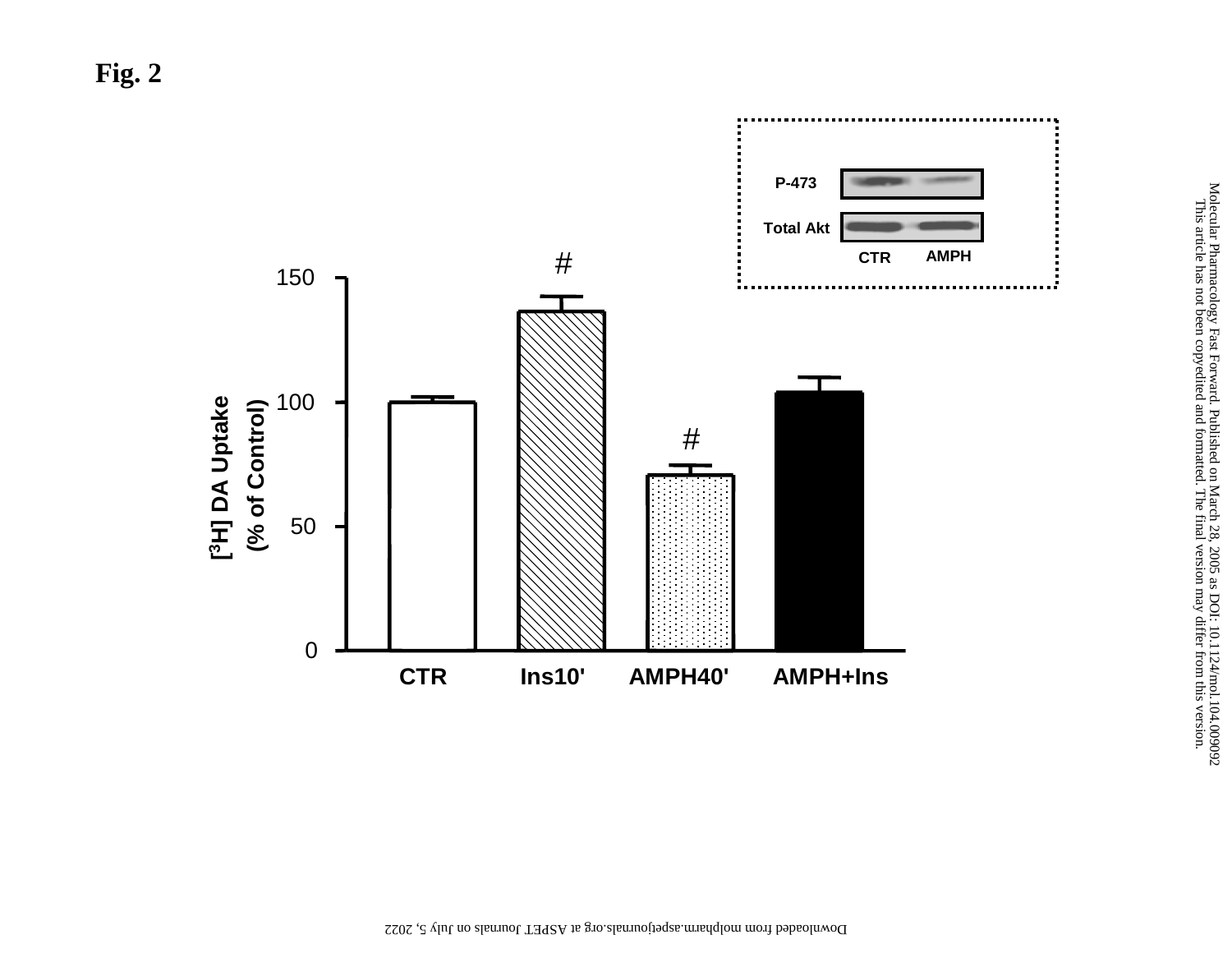#### **A B** $\bf{B}$

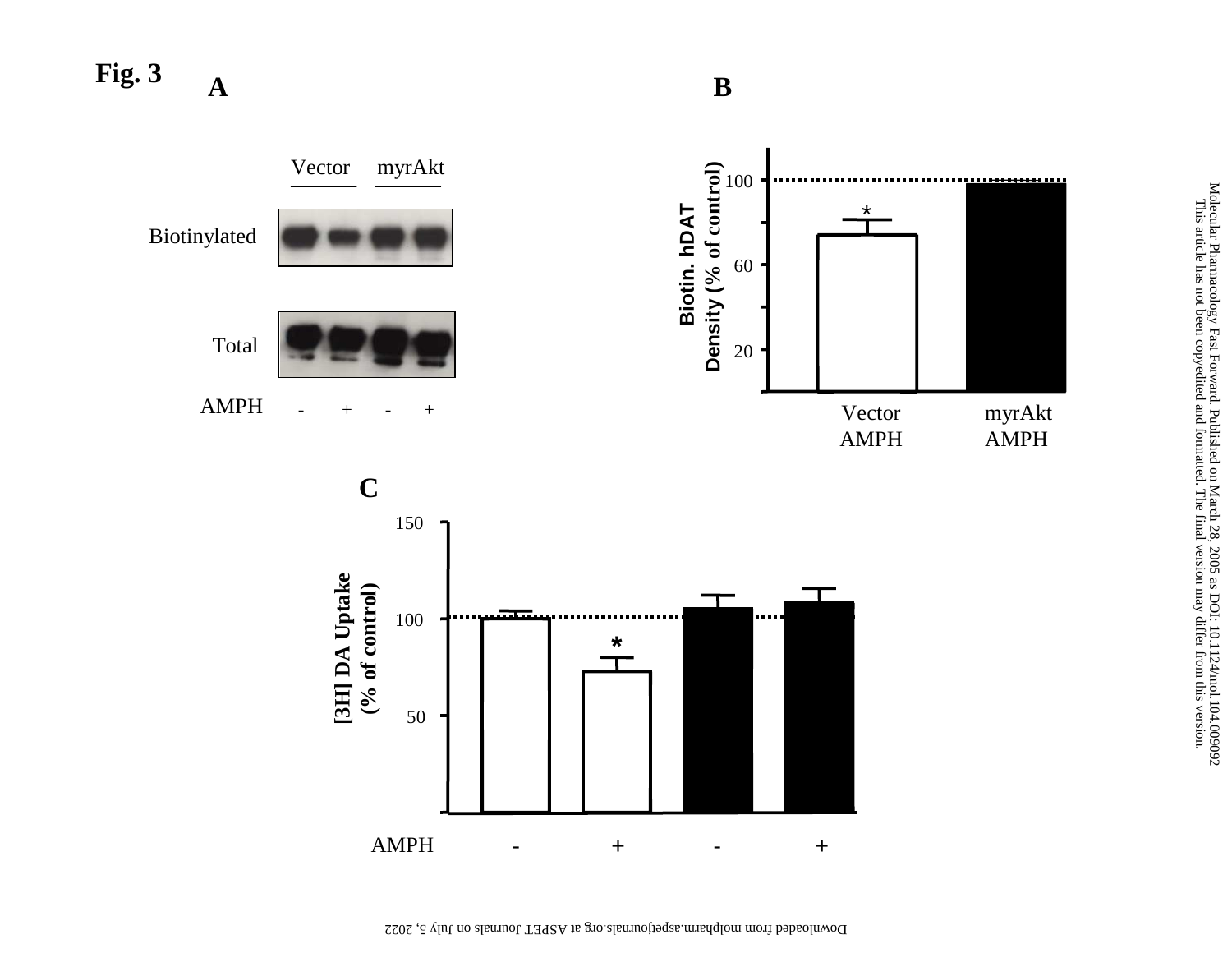

Downloaded from [molpharm.aspetjournals.org](http://molpharm.aspetjournals.org/) at ASPET Journals no July 5, 2022

Molecular Pharmacology Fast Forward. Published on March 28, 2005 as DOI: 10.1124/mol.104.009092<br>This article has not been copyedited and formatted. The final version may differ from this version. Molecular Pharmacology Fast Forward. Published on March 28, 2005 as DOI: 10.1124/mol.104.009092 This article has not been copyedited and formatted. The final version may differ from this version.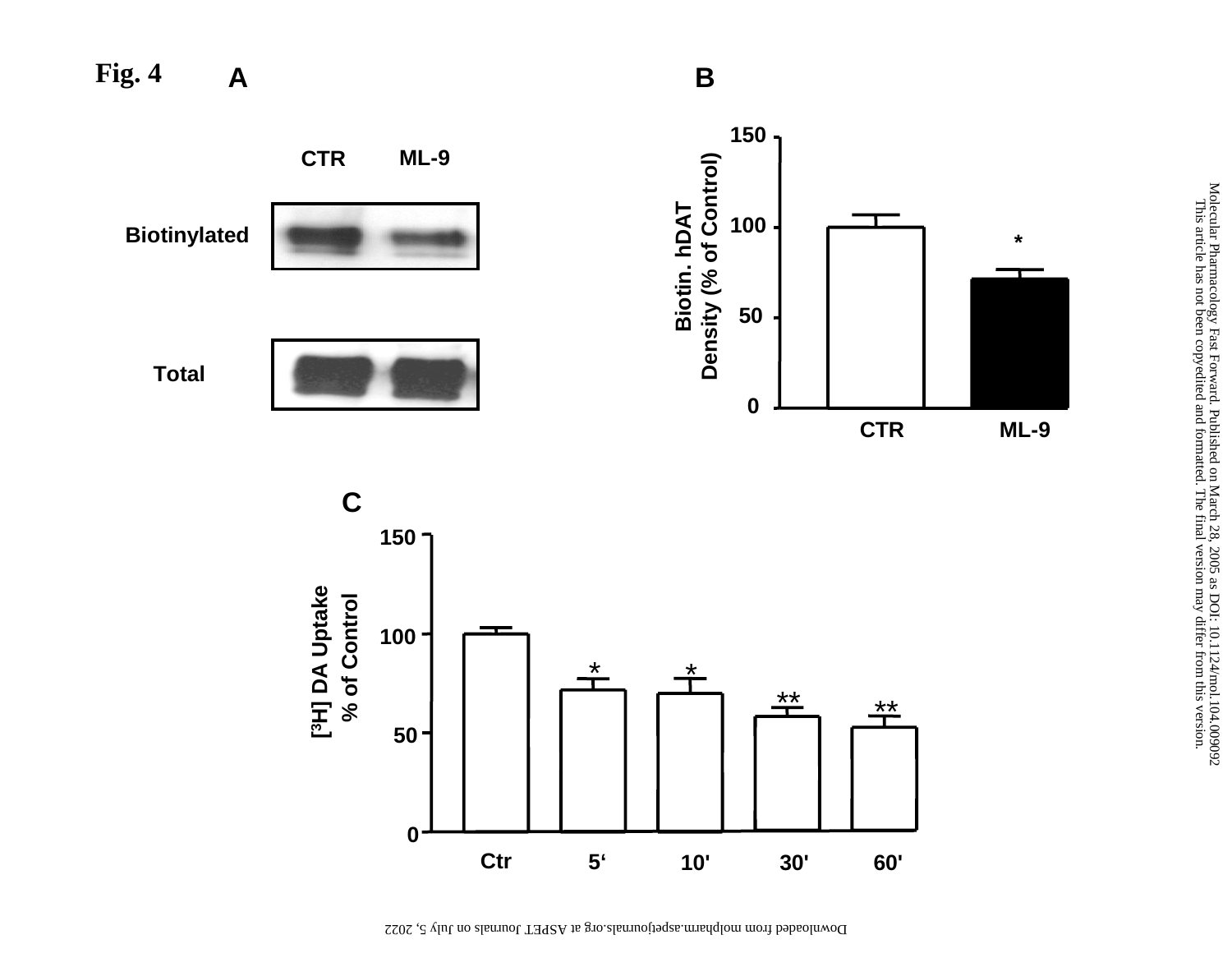